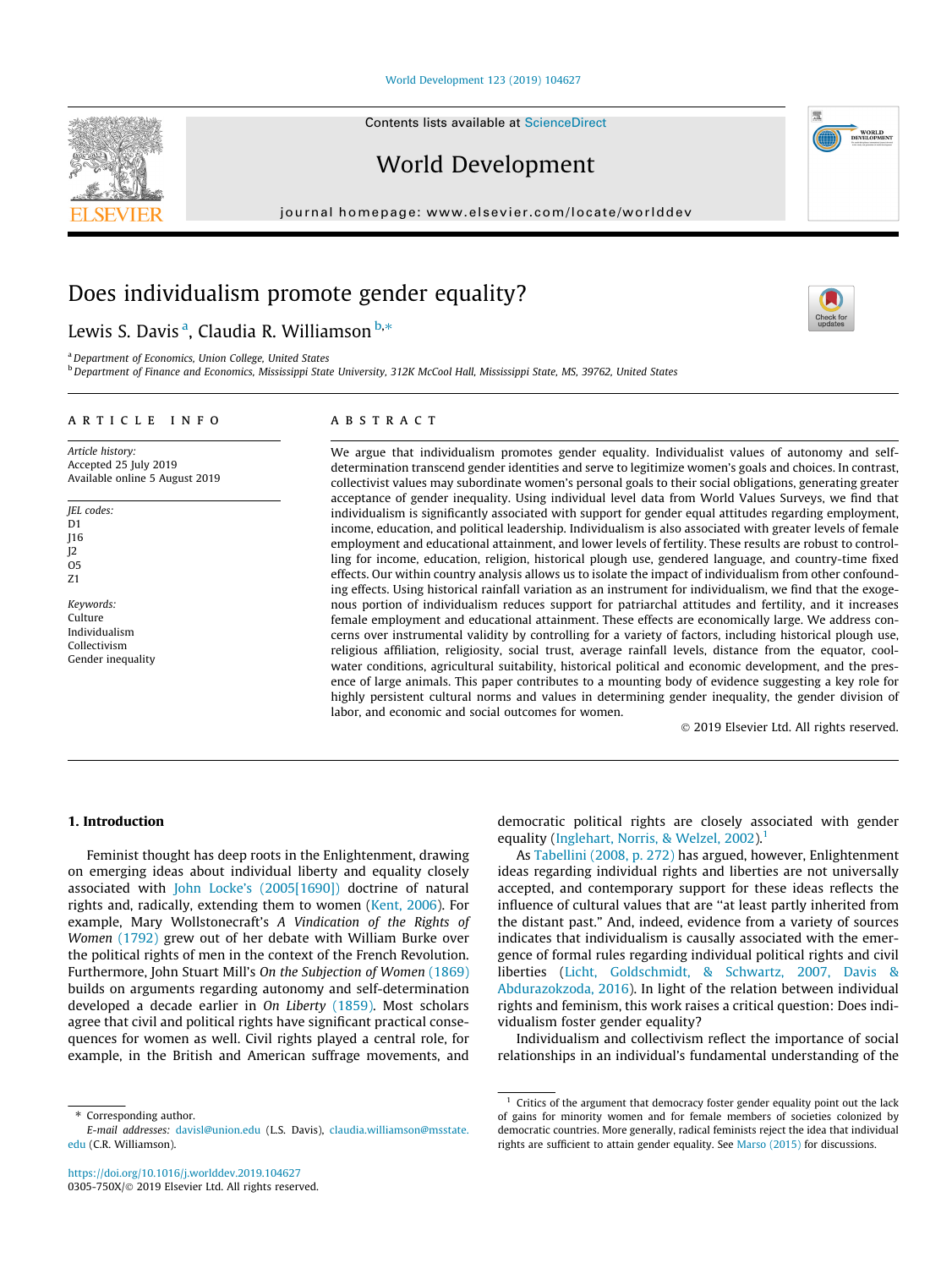self. In individualist societies the self is understood to be independent, while in collectivist societies the self is interdependent, embedded in a web of social networks and obligations ([Gorodnichenko & Roland, 2012](#page-14-0)). [Schwartz \(2006, p. 140\)](#page-15-0) elaborates by describing autonomy cultures as comprised of individuals who are autonomous, bounded entities. Such individuals foster, encourage and express their own emotions, preferences, ideas, and abilities. Furthermore, they value variety in life and their own individual uniqueness. In contrast, embedded cultures are comprised of individuals who are entrenched in the collective. They value social relationships, working toward shared goals, and partaking in shared ways of life.

The hypothesis that individualism promotes gender equality is based on two related ideas. First, the values emphasized by individualist societies – autonomy, self-expression, creativity, and an ethos of individual rights – are inherently egalitarian and transcend gender identities. As a result, the values and norms of individualist societies tend to support an understanding of women as autonomous individuals and the moral equals of men, and potentially de-emphasizes identities and obligations associated with gendered relationships, e.g. wife, mother, and daughter. In contrast, the web of relationships and obligations that characterize more collectivist societies may ascribe subordinate roles to women in which their personal goals are de-emphasized relative to their obligations to the collective.

Second, collective societies tend to be more hierarchical, as the development of accepted authority structures facilitates the coordination of collective behavior. If these hierarchies are patriarchal in nature, as they often are, then a society that emphasizes the family, tribe, nation, or church will tend to subordinate women and generate greater acceptance of gender inequality. Consistent with this hypothesis, participation in collective religious activities and strong family ties predict traditional attitudes toward working women and the gender division of labor, e.g. [Seguino \(2011\) and](#page-15-0) [Alesina and Giuliano \(2014\)](#page-15-0), respectively. More recently, [Davis](#page-14-0) [and Williamson \(2018\)](#page-14-0) provide evidence that individualism reduces the strength of family ties.

If our hypothesis is correct, then we expect individualism to be expressed in terms of both reduced support for patriarchal attitudes and gendered social outcomes. The dual focus on both attitudes and social outcomes strengthens our study. The relation between individualism and social outcomes shows that culture matters for the lives that women actually lead. In addition, because social outcomes may reflect a host of factors, including institutions and policies, the relation between individualism and patriarchal attitudes lends credence to the specific cultural channel of influence proposed here. At the level of attitudes, we expect less acceptance of gender inequality in various dimensions of life – employment, income differences, education, and politics. Second, we expect these attitudes to have practical consequences in terms of observed social outcomes for women, particularly female employment, educational attainment, and fertility.

We test these hypotheses using data from all six waves of the World Values Survey, which comprises over 350,000 individual surveys from over 100 countries beginning in 1981 ([Inglehart](#page-15-0) [et al., 2014\)](#page-15-0). The survey questions used reflect attitudes toward gender equality in employment, income, education, and leadership roles in politics. We aggregate these variables to create an index of attitudes toward gender equality, a patriarchal attitudes index. We also consider survey responses regarding multiple outcome variables, including employment, education and fertility.

Most studies of individualism use measures of cultural variation constructed by [Hofstede \(2001\)](#page-15-0) or [Schwartz \(2006\)](#page-15-0) that are available at the national level. In contrast, we rely on survey data, which requires us to measure individualism at the individual level. We address this issue by drawing on [Beugelsdijk, Maseland, and Van](#page-14-0) [Hoorn \(2015\),](#page-14-0) who construct a proxy for Hofstede's individualism measure based on four questions from the WVS. We use these same questions to construct an individual-level proxy for Hofstede's index of individualism.

In OLS regressions, we find that individualism is negatively related to patriarchal attitudes expressing support for gender inequality in employment, income earnings, education, and leadership. Individualism is also associated with greater female employment and educational attainment and lower female fertility. These results are robust to individual level demographic and socioeconomic controls, as well as controls for variables that are emphasized in the cultural literature on gender, including religious affiliation, gendered language, and historical plough use.

All regressions control for country-wave fixed effects. Thus, our results do not reflect a number of potentially important associations relating individualism and gender equality that act through culture's influence on national-level variables, including the level of economic development ([Gorodnichenko & Roland, 2011, 2017;](#page-14-0) [Davis, 2016](#page-14-0)) and the quality of national political institutions. For example, an important line of research finds a positive relation between individualism and democracy ([Licht et al., 2007; Davis &](#page-15-0) [Abdurazokzoda, 2016](#page-15-0)), while other work finds that democracy increases gender equality [\(Inglehart et al., 2002](#page-15-0)). In spite of missing these channels of influence, the use of country-wave fixed effects gives us greater confidence that the associations we observe are correctly attributed to culture.

A potential drawback of our measurement of individualism is that this variable is based in part on questions regarding an individual's attitudes toward homosexuality and abortion, and it is likely that these attitudes are codetermined with an individual's attitudes toward gender. Because of this, our initial findings, while suggestive, cannot be interpreted as representing causal effects. We address this issue in two ways. First, we show that the relation between individualism and gender equality holds using an alternative measure of individualism that does not rely on these variables. Second, we directly address causation by employing instrumental variable analysis.

We instrument for individualism using a measure of rainfall variation. [Davis \(2016\)](#page-14-0) argues that climate shocks increase the return to collectivist risk-sharing agreements in preindustrial societies, and that the resulting social values persist in part to the present day. In support of this theory, [Davis \(2016\)](#page-14-0) presents evidence of a robust negative relation between rainfall variation and contemporary levels of individualism at the country level. We construct a measure of rainfall variation by utilizing information using gridded data on historical monthly precipitation levels from the Climate Research Unit (CRU). We then match this variable to individual respondents using a WVS question regarding the language an individual speaks at home and information from Ethnologue ([Lewis, Simons, & Fennig, 2009\)](#page-15-0) on the geographic origin of languages.

Using this instrument, we find strong support for the proposition that individualism reduces support for gender inequality. In addition, we find that individualism increases female employment and female educational attainment and reduces fertility. Importantly, these effects are economically large. For example, a standard deviation increase in the individualism index leads to a 0.84 standard deviation reduction in our patriarchal attitudes index. In addition, a standard deviation increase in individualism reduces female fertility by 1.1 children, increases women's educational attainment by 2.24 years, and increases the probability that a woman is employed outside the home by 23.5 percent.

We address concerns over instrumental validity by controlling for a variety of factors that have been found to influence gender equality and are plausibly correlated with rainfall variation. These include historical plough use [\(Alesina, Giuliano, & Nunn, 2013\)](#page-14-0),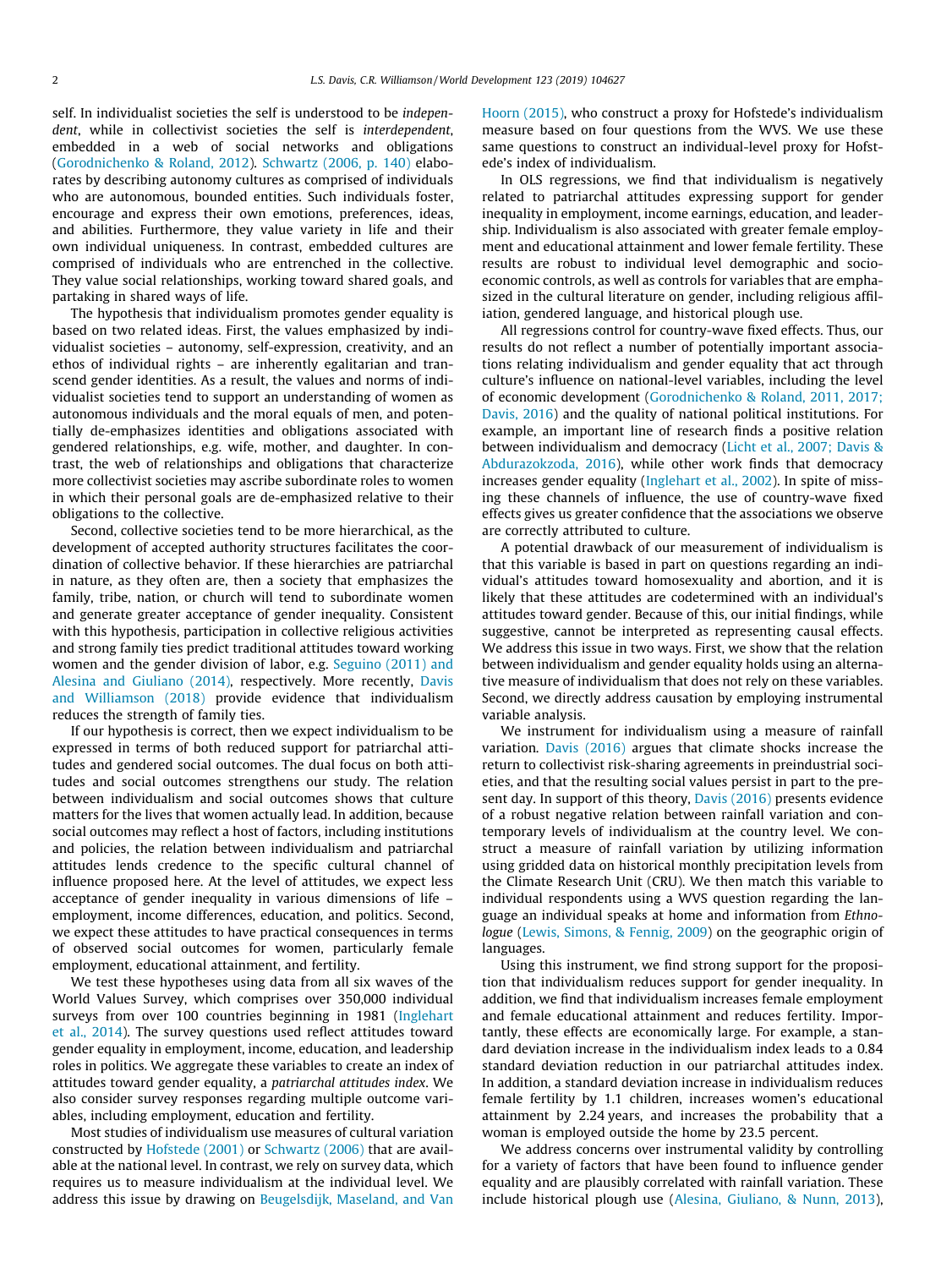<span id="page-2-0"></span>religious affiliation [\(Davia, 2017\)](#page-14-0), religiosity ([Ager & Ciccone,](#page-14-0) [2018\)](#page-14-0), social trust [\(Durante, 2010](#page-14-0)), average rainfall levels, distance from the equator, cool-water conditions ([Welzel, 2013, 2014;](#page-15-0) [Santos Silva et al., 2017](#page-15-0)), agricultural suitability, historical factors reflecting levels of political and economic development, and the presence of large animals [\(Alesina et al., 2013\)](#page-14-0). For variables not measured by WVS questions, such as historical plough use, coolwater conditions, rainfall, latitude, and [Alesina et al. \(2013\)](#page-14-0) controls, we measure these variables at the geographic origin of an individual's language.

This paper contributes to a mounting body of evidence suggesting a key role for highly persistent cultural norms and values in determining gender inequality, the gender division of labor, and economic and social outcomes for women.<sup>2</sup> Important contributions in this literature address the roles of inherited cultural values ([Fernandez, 2007; Fernandez & Fogli, 2009; Fernandez, 2013](#page-14-0)), historical use of the heavy plough [\(Alesina et al., 2013\)](#page-14-0), religion and religiosity ([Norris & Inglehart, 2002; Cooray & Potrafke, 2011;](#page-15-0) [Seguino, 2011; Davis & Gao, forthcoming](#page-15-0)), gendered language ([Davis & Reynolds, 2018; Gay, Santacreu-Vasut, & Shoham, 2013;](#page-14-0) [Gay, Hicks, Santacreu-Vasut, & Shoham, 2015; Hicks,](#page-14-0) [Santacreu-Vasut, & Shoham, 2015; Mavisakalyan, 2015](#page-14-0)), and cool water conditions [\(Welzel, 2013, 2014; Santos Silva et al., 2017](#page-15-0)).

Our work is also closely related to the growing economics literature on individualism and collectivism, which is widely viewed as the most important single dimension of cultural variation ([Triandis, 1995; Heine, 2010](#page-15-0)). Individualism is causally related to institutional quality [\(Licht et al., 2007; Klasing, 2013; Davis &](#page-15-0) [Abdurazokzoda, 2016; Cline & Williamson, 2017](#page-15-0)), per capita income levels ([Davis, 2016; Gorodnichenko & Roland, 2011](#page-14-0)), innovation and patenting rates [\(Gorodnichenko & Roland, 2017](#page-14-0)), and the regulation of business entry [\(Davis & Williamson, 2016\)](#page-14-0). Given evidence linking gender inequality and economic development, our findings suggest an additional channel through which individualism may affect the evolution of economic and political systems.

Given the close empirical relation between communism and collectivist social values [\(Alesina & Fuchs-Schuelndeln, 2007\)](#page-14-0), the evidence presented here may be seen as contributing to the debate over the role of capitalism in gender inequality [\(Ghodsee, 2004,](#page-14-0) [2019\)](#page-14-0). In spite of significant similarities, we believe a note of caution may apply here. First, evidence on gender equality in transition economies is decidedly mixed.<sup>3</sup> In addition, the primary mechanism cited in this literature, a switch from a centralized wage setting bureaucracy to decentralized market wages, is institutional rather than cultural in nature. Finally, as noted above, because we control for country-wave fixed effects, our results do not account for the possible influence of cultural values on national economic institutions or policies. We consider investigating national channels of cultural influence to be an important topic for future research.

#### 2. Data description and summary statistics

In this section, we describe key variables of interest, including gender inequality and individualism.We measure gender inequality by examining both patriarchal attitudes, which express a preference for a gender hierarchy, and social outcomes. The attitudinal measures we utilize are used in earlier studies, e.g. [Alesina et al. \(2013\)](#page-14-0) [and Alesina and Giuliano \(2014\)](#page-14-0). Social outcomes include female employment, educational attainment, and fertility.

Individual level survey data are collected from World Values Survey (WVS) for all variables [\(Inglehart et al., 2014\)](#page-15-0). The surveys are conducted in over 100 countries across six waves from 1981– 1984, 1990–1994, 1995–1998, 1999–2004, 2005–2009, to 2010– 2014. Appendix 1 list each variable and the corresponding WVS question, and Appendix 2 provides a correlation matrix.

#### 2.1. Patriarchal attitudes index (PAI)

Our first set of WVS questions capture individual attitudes toward women. We utilize four different survey questions to measure traditional or patriarchal attitudes regarding four dimensions of social life, including work, political leadership, higher education, and income earnings. We create a set of dummy variables indicating agreement with the following four statements: 1) ''When jobs are scarce, men should have more right to a job than women," 2) ''On the whole, men make better political leaders than women do," 3) ''A university education is more important for a boy than for a girl," and 4) ''problem if women have more income than husband". Variables are coded where a higher number indicates a more traditional perception of the role of women in society.

Summary statistics for these variables are presented in [Table 1.](#page-3-0) The share of respondents agreeing with these statements varies from 25% for university education, 37% agree that men have more right to a job, 38% agree that it is a problem if a woman makes more money than her husband, and 49% agree that men make better political leaders. To create a summary measure of these attitudes, we extract the first principal component of the four questions, which we call the patriarchal attitudes index (PAI). A higher score on this index indicates higher levels of patriarchal attitudes, and the index is standardized with a mean of zero and standard deviation of one.

#### 2.2. Women's social outcomes

We consider women's social outcomes by measuring female fertility, female employment, and female educational attainment. Female fertility is collected from the WVS question asking 'how many children do you have?' The answer is coded for female respondents who answer with a value from 0 to 8, with 8 being the highest recorded value. The mean number of children in our sample is 1.94. Female employment is a binary variable taking the value of 1 if the female respondent indicates her employment status as full-time employed, part-time employed, or selfemployed. The mean of female employment is 0.44.

For female educational attainment, we measure years of schooling, which reflects the opportunity cost of a female's time. Following [Davis and Reynolds \(2018\),](#page-14-0) we ascribe three years of education to each of four categories of schooling (some primary, primary, some secondary and secondary) and two years to the remaining two categories (some tertiary and tertiary). In our sample, female schooling ranges from 3 to 16 years with a mean of 10.85 years.

### 2.3. Individualism index

Our focal independent variable is individualism. The most commonly used measures of individualism are national rather than individual level (Hofstede, 1980; [Schwartz, 1994\)](#page-15-0). To create an individual-level measure of individualism, we draw on [Beugelsdijk et al. \(2015\)](#page-14-0). The authors construct a proxy for [Hofstede's \(1980, 2001\)](#page-15-0) individualism based on the following four questions from WVS: 1) Private ownership vs. government ownership of business and industry should be increased, 2) One of my main goals in life has been to make my parents proud, 3) whether abortion is justified, and 4) whether homosexuality is justified.

<sup>&</sup>lt;sup>2</sup> Illustrating that gender equality has consequences on national culture, [Cho](#page-14-0) [\(2016\)](#page-14-0) finds that gender equality promotes social trust.

For example, [Brainerd \(2000\)](#page-14-0) finds that during the transition, the gender wage gap increased in Russia and Ukraine but decreased in Bulgaria, Hungary, Poland, and the Czech and Slovak Republics. [Newell and Reilly \(2001\)](#page-15-0) find no evidence of an upward trend in gender pay gaps for former Soviet Republics. Similarly, gender wage gaps appear to have risen in urban China ([Zhang, Han, Liu, & Zhao, 2008\)](#page-15-0) but fallen in Vietnam [\(Le & Nguyen, 2018](#page-15-0)).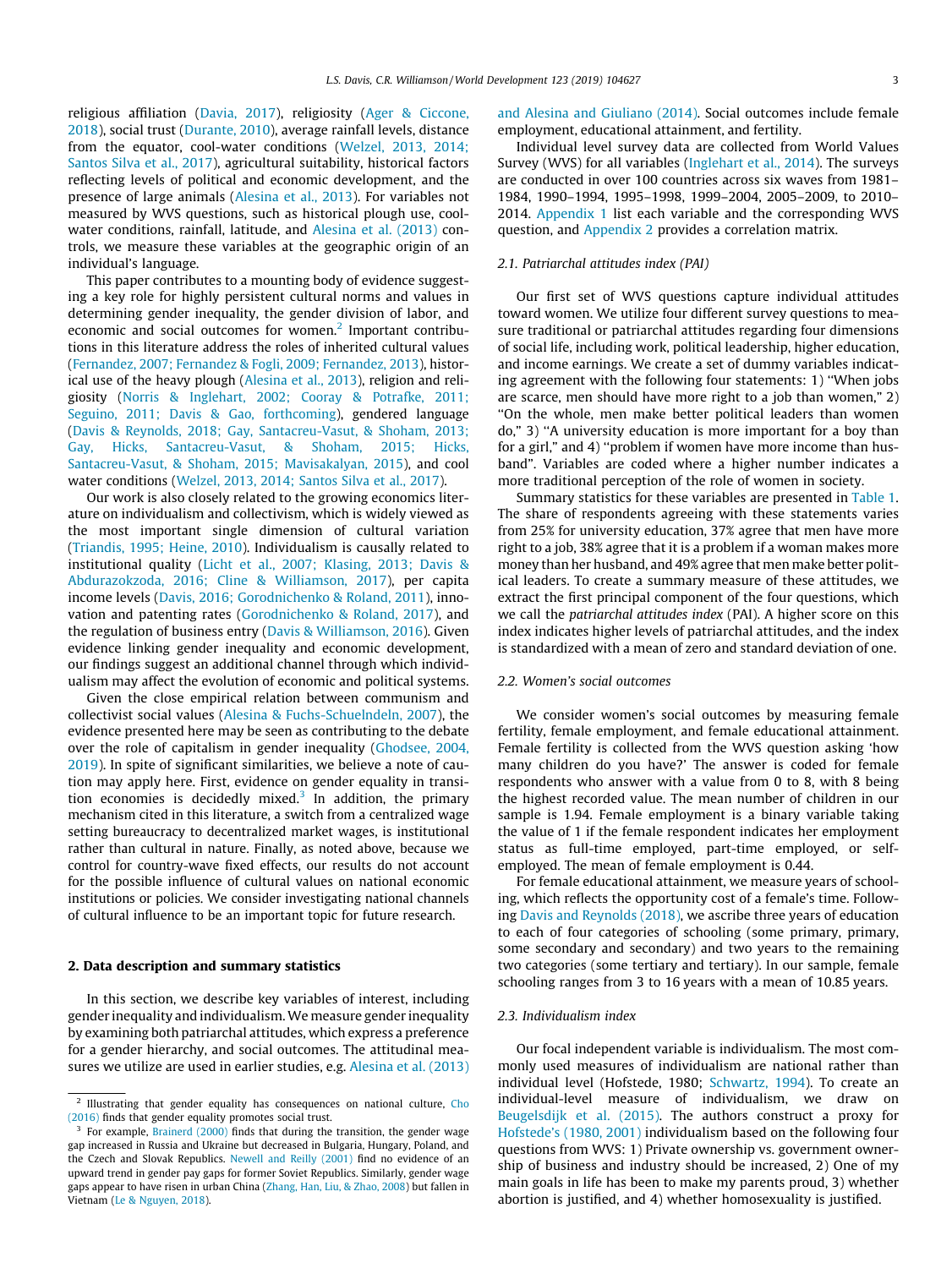<span id="page-3-0"></span>Summary Statistics.

| Variables                                           | Observations       | Mean         | Std. Dev.    | Min          | Max           |
|-----------------------------------------------------|--------------------|--------------|--------------|--------------|---------------|
| <b>Patriarchal Attitudes</b>                        |                    |              |              |              |               |
| Men right to job                                    | 119,535            | 0.37         | 0.48         | 0.00         | 1.00          |
| Men better leaders                                  | 119,535            | 0.49         | 0.50         | 0.00         | 1.00          |
| University for boy                                  | 119,535            | 0.25         | 0.43         | 0.00         | 1.00          |
| Problem women income                                | 119,535            | 0.38         | 0.48         | 0.00         | 1.00          |
| Patriarchal Attitudes Index (PAI)                   | 119,535            | 0.00         | 1.00         | $-1.18$      | 2.00          |
| <b>Gender Social Outcomes</b>                       |                    |              |              |              |               |
| Female Fertility                                    | 115,049            | 1.94         | 1.77         | 0.00         | 8.00          |
| Female Employment                                   | 113,158            | 0.44         | 0.50         | 0.00         | 1.00          |
| Female Years Schooling                              | 110,301            | 10.85        | 3.76         | 3.00         | 16.00         |
|                                                     |                    |              |              |              |               |
| Individualism                                       |                    |              |              |              |               |
| State ownership                                     | 119,535            | 5.44         | 2.82         | 1.00         | 10.00         |
| Make parents proud                                  | 119,535            | 0.83<br>3.24 | 0.38         | 0.00<br>1.00 | 1.00<br>10.00 |
| Justifiable: homosexuality<br>Justifiable: abortion | 119,535            | 3.57         | 3.01<br>2.88 | 1.00         | 10.00         |
| Individualism Index                                 | 119,535<br>119,535 | 0.00         | 1.00         | $-1.15$      | 3.12          |
| Revised Individualism                               | 119,535            | 0.00         | 1.00         | $-1.41$      | 2.60          |
|                                                     |                    |              |              |              |               |
| Gender Division of Labor                            |                    |              |              |              |               |
| Child suffers                                       | 71,316             | 0.46         | 0.50         | 0.00         | 1.00          |
| Housewife fulfilling                                | 223,299            | 0.79         | 0.41         | 0.00         | 1.00          |
| GDL index                                           | 70,264             | 0.00         | 1.00         | $-1.99$      | 1.08          |
| Controls                                            |                    |              |              |              |               |
| Age                                                 | 119,535            | 40.80        | 15.87        | 15.00        | 99.00         |
| Age squared                                         | 119,535            | 1,917        | 1,455        | 225          | 9,801         |
| Female                                              | 119.535            | 0.51         | 0.50         | 0.00         | 1.00          |
| Married                                             | 119,342            | 0.57         | 0.50         | 0.00         | 1.00          |
| Income                                              | 111,802            | 4.85         | 2.27         | 1.00         | 10.00         |
| Education (middle)                                  | 114,617            | 0.47         | 0.50         | 0.00         | 1.00          |
| Education (upper)                                   | 114,617            | 0.28         | 0.45         | 0.00         | 1.00          |
| Plough                                              | 76,783             | 0.75         | 0.39         | 0.00         | 1.00          |
| Gendered language                                   | 52,539             | 2.22         | 1.56         | 0.00         | 4.00          |
| Cool water index                                    | 78,504             | 0.48         | 0.23         | 0.06         | 0.86          |
| Trust                                               | 78,223             | 0.25         | 0.43         | 0.00         | 1.00          |
| Religious attendance                                | 78,223             | 4.49         | 2.55         | 1.00         | 8.00          |
| Rainfall level                                      | 80,933             | 8.77         | 0.46         | 6.07         | 10.20         |
| Language latitude                                   | 80,933             | 34.42        | 21.82        | $-32.00$     | 62.00         |
| <i>Instrument</i>                                   |                    |              |              |              |               |
| Rainfall variation                                  | 91,255             | 0.57         | 0.23         | 0.22         | 1.47          |
|                                                     |                    |              |              |              |               |

Beugelsdijk et al. argue that these four questions are consistent with Hofstede's description, meaning, and implication of individualism-collectivism. For example, [Hofstede \(2001\)](#page-15-0) relates individualism to autonomy, the right to a private life, weak family ties, less conformity, and capitalism and market competition. Thus, each individual component can be seen as an indirect way of capturing attitudes that link to individualistic values in general. To add empirical support to this measure, Beugelsdijk et al. note that national WVS individualism is highly correlated with Hofstede's original measure (0.77).

In order to create an individual-level index of individualism, we use principal component analysis to extract the first principal from responses to the four WVS questions noted above. We standardized the index where a higher score reflects a greater level of individualism.

### 2.4. Baseline controls variables

To initially avoid over controlling, we include a minimal set of baseline control variables that are clearly exogenous, including age, age-squared, and a dummy variable equal to 1 if female. Attitudes toward women could relate to age if younger individuals are more open to new ideas, including less traditional roles for women. Not surprisingly, women may have less traditional beliefs about the role of women in society compared to their male counterparts. If men benefit materially from gender inequality, they may hold more gender hierarchical attitudes. The average age of our sample is around 41 and about half are female. We also consider specifications with an extended set of demographic controls, including marital status, educational attainment, and family income.

### 3. Empirical analysis

This section provides preliminary evidence on the association between individualism, gendered attitudes and women's outcomes. Using several measures of individual attitudes as well as summary indices, we find that that individualism is consistently associated with lower support for patriarchal attitudes and a gender division of labor. We also provide evidence that the effect of individualism extends beyond attitudes to key dimensions of women's lives. In particular, individualism is associated with lower female fertility, greater female educational attainment, and a greater likelihood that a woman works outside the home. These associations are robust to a variety of alternative specifications, including the use of different measures of individualism and attitudes toward women, and the inclusion of controls for religious affiliation, historical plough use, and speaking a gendered language.

To conduct our empirical analysis, we consider individual-level survey data from up to 97 countries spanning over the six waves of the World Values Survey. Observations are not balanced across countries, since not every country is covered in every wave. However, the cross-section time series structure enables us to conduct a panel estimation accounting for unobserved time-constant variables at the country-level.

Unless otherwise specified, we include our main controls along with country\*wave dummies in each specification. While this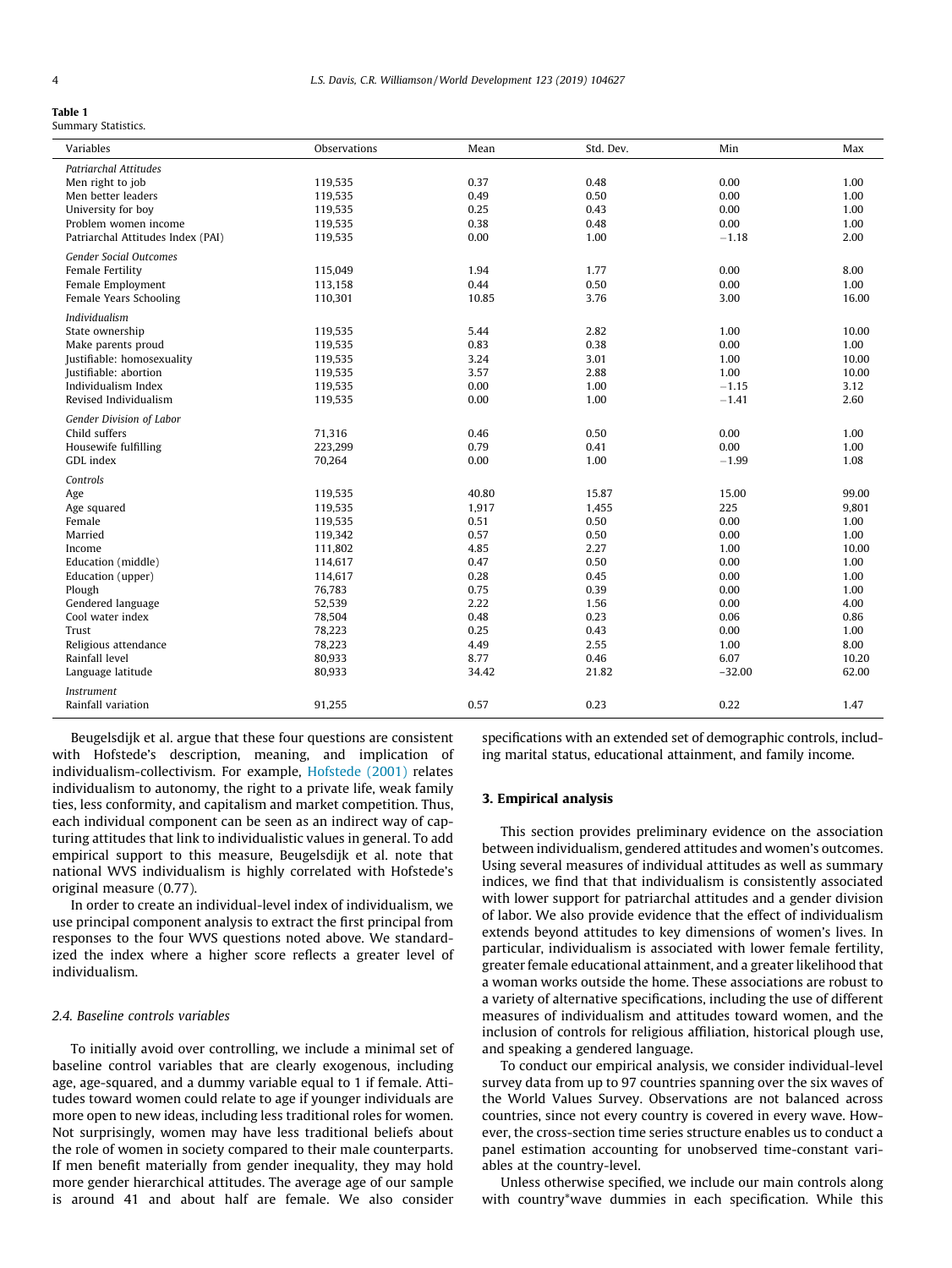approach controls for the impact of economic development, national cultural and institutional variables that may be correlated with individual cultural values, it is likely to underestimate the effect of individualism on gendered attitudes and women's outcomes. In particular, our estimates will not reflect the potential impact of individualism on gender inequality acting through the quality of legal and political institutions [\(Licht et al., 2007,](#page-15-0) [Klasing, 2013, Davis & Abdurazokzoda, 2016; Cline & Williamson,](#page-15-0) [2017\)](#page-15-0), the level of economic development ([Gorodnichenko &](#page-14-0) [Roland, 2011, Davis, 2016\)](#page-14-0), or public policy outcomes [\(Davis &](#page-14-0) [Williamson, 2016\)](#page-14-0). Nevertheless, the effects we do observe are more credibly attributed to this cultural trait.

#### 3.1. Benchmark OLS results

[Table 2,](#page-5-0) Panel A presents initial results regarding the relation between individualism and attitudes toward women. The results are broadly consistent with our hypothesis: there is a strong negative association between individualism and support for patriarchal attitudes. We find a negative and statistically significant relation between individualism and patriarchal attitudes regarding right to job, leadership, higher education, and earnings. This suggests that a person who is more individualistic also has more favorable attitudes toward women's participation across a number of important dimensions of social life. In terms of magnitudes of these effects, a one standard deviation increase in individualism reduces the likelihood that an individual agrees with a particular patriarchal attitude from 2.1% for income earnings to 5.4% for employment.

As seen in column (5), there is a strong negative association between individualism and the patriarchal attitudes Index (PAI), defined as the first principal component of the four patriarchal attitudes. A one standard deviation increase in individualism decreases PAI by about 1/10th of a standard deviation, which is just under one-half of the impact associated with being female.

Panel B of [Table 2](#page-5-0) presents results for individualism and key outcomes for women, including female fertility, female employment and female educational attainment. We exclude the female dummy variable for these specifications.

As seen in column (1) there is a strong negative relation between individualism and a woman's fertility. Our results indicate that a one-standard deviation increase in individualism is associated with a 0.107 decrease in the number of children a woman has. Column 2 repeats this exercise using an indicator of female employment as the dependent variable. Here, we find a significant positive association between individualism and female employment: a one standard deviation increase in individualism is associated with a 3.6 percent increase in the likelihood that a woman is employed outside the home. In column 3, we provide evidence of a positive and statistically significant relation between individualism and female educational attainment, measured as years of schooling. Our results indicate that a standard deviation increase in individualism is associated with a 0.55 increase in years of schooling.

Overall, our results suggest that the lives of individualist women are less defined by the gender division of labor: relative to otherwise identical women living in their country, they have fewer children, spend more years attaining an education, and are more likely to work outside the home. More individualism supports less traditional social outcomes.

### 3.2. Robustness tests: alternative measures of individualism and attitudes

A potential concern regarding the results in [Table 2](#page-5-0) is that two of the variables we use in constructing our individualism index reflect attitudes toward reproductive rights and homosexuality and, thus, may be codetermined with attitudes toward women. Below, we address this issue using an instrumental variable approach based on agricultural risk in preindustrial societies. As a preliminary step, we also investigate the association between patriarchal attitudes and the components of the individualism index and an alternative measure of individualism.

Panel A of [Table 3](#page-5-0) shows results for regressions in which the components of the individualism index are entered as regressors in different combinations. Our findings in column 1 indicate that preferences for state ownership and making parents proud are positively associated with traditional attitudes toward women. Tolerance for homosexuality and abortion are negative and significantly associated, as expected. We note the relatively high correlation between tolerance for abortion and homosexuality (see [Appendix](#page-2-0) [2](#page-2-0)). Both tolerance for homosexuality and abortion are each significant when the other is omitted from the regressions, as seen in columns 2 and 3. Preference for state ownership and making parents proud have the expected signs and are significant in all four iterations.

Panel B of [Table 3](#page-5-0) provides evidence on the association between individualism and gender equality using a revised individualism index, which equals the normalized first principal component of state ownership and making parents proud. Dependent variables include patriarchal attitudes, and women's fertility, employment and education. As shown, the patterns of sign and significance is identical to that for our primary measure of individualism. This suggests that the link between individualism and gender equality is not driven by the particular manner in which we construct individualism, as the results are robust to an alternative measure.

Next, we consider the relation between individualism and alternative measures of attitudes toward the role of women in society. In particular, we consider measures of support for a gender division of labor, in which women specialize in household production and childrearing and men specialize in market production. While support for a gender division of labor is closely related to a preference for patriarchy, it is conceptually different in that it does not presuppose an explicitly hierarchical relationship between genders.

We consider three measures of support for a gender division of labor. The first, Child suffers, is an indicator that takes a value of one if a respondent is in agreement with the statement: ''A pre-school child is likely to suffer if his or her mother works." The second, Housewife fulfilling, is an indicator that takes a value of one if a respondent is in agreement with the statement: ''Being a housewife is just as fulfilling as working for pay." Our third measure is a gender division of labor (GDL) index equal to the normalized value of the first principal component of these two variables.

As seen in Panel C of [Table 3](#page-5-0), there is a strong, statistically significant, negative correlation between individualism and all three measures of support for a gender division of labor. While we focus primarily on patriarchal attitudes in the remainder of the paper, our results on the gender division of labor suggest that individualism influences attitudes toward the role of women in society in a manner that goes beyond explicit support for patriarchy.

#### 3.3. Robustness tests: additional controls

Next, we check for omitted variable bias. First, we augment our baseline specification to control for additional demographic variables, including a dummy variable equal to 1 if married, income, education, and religion. Income is coded as a scale from one to eleven, where one indicates the lowest scale of income and eleven is the highest. Education is classified into low, middle, and upper. We include two dummy variables equal to 1 for middle and upper education, excluding the lower level education group. We exclude the education controls when examining female employment and educational attainment. To address the potential role of religion, we include indicator variables for individual affiliation with each of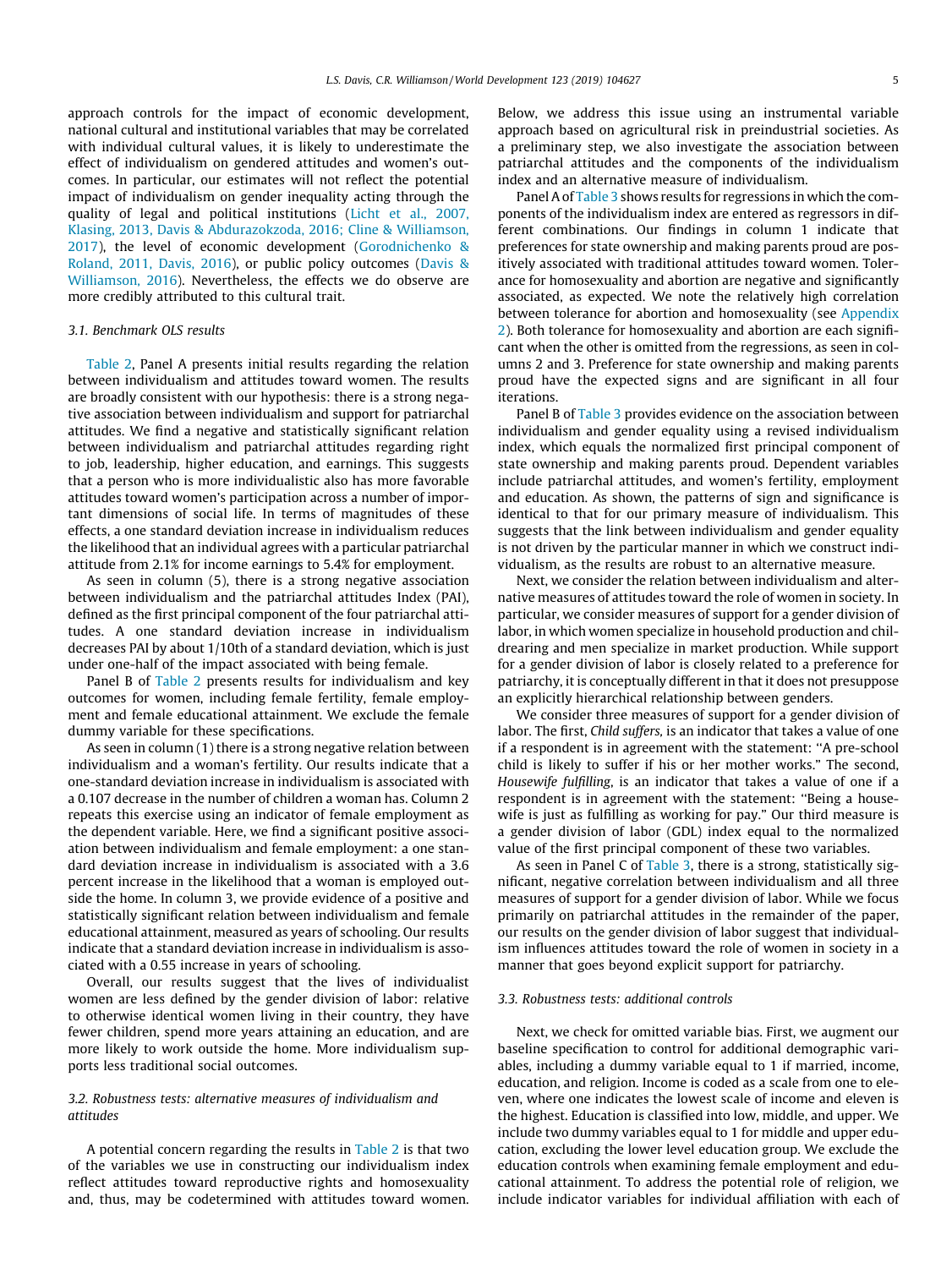<span id="page-5-0"></span>

| Table 2                                                 |  |
|---------------------------------------------------------|--|
| Individualism. Patriarchal Attitudes and Outcomes. OLS. |  |

|                         |                            | Panel A: Patriarchal Attitudes |                              |                                |                            |                            | Panel B: Gender Outcomes    |                            |
|-------------------------|----------------------------|--------------------------------|------------------------------|--------------------------------|----------------------------|----------------------------|-----------------------------|----------------------------|
| Dependent Variables:    | Men right to<br>job<br>(1) | Men better<br>leaders<br>(2)   | University for<br>boy<br>(3) | Problem women<br>income<br>(4) | PAI<br>(5)                 | Female<br>Fertility<br>(1) | Female<br>Employment<br>(2) | Female<br>schooling<br>(3) |
| Individualism           | $-0.054***$                | $-0.041***$                    | $-0.024**$                   | $-0.021***$                    | $-0.114***$                | $-0.107***$                | $0.036***$                  | $0.548***$                 |
|                         | $-8.894$                   | $(-6.660)$                     | $(-3.301)$                   | $(-6.050)$                     | $(-6.826)$                 | $(-8.885)$                 | (12.603)                    | (14.785)                   |
| Age                     | 0.001                      | $-0.001$                       | $-0.002**$                   | $-0.001*$                      | $-0.002$                   | $0.182***$                 | $0.043***$                  | 0.001                      |
|                         | (1.497)                    | $(-1.148)$                     | $(-2.861)$                   | $(-1.873)$                     | $(-1.425)$                 | (20.291)                   | (21.939)                    | (0.058)                    |
| Age squared             | 0.00001                    | $0.00003**$                    | $0.00004***$                 | $0.00002**$                    | $0.0001***$                | $-0.001***$                | $-0.001***$                 | $-0.001***$                |
|                         | (1.441)                    | (3.051)                        | (4.946)                      | (3.169)                        | (4.361)                    | $(-16.298)$                | $(-25.092)$                 | $(-5.730)$                 |
| Female                  | $-0.094***$<br>$(-10.027)$ | $-0.112***$<br>$(-17.561)$     | $-0.069***$<br>$(-10.302)$   | $-0.014$<br>$(-1.232)$         | $-0.241***$<br>$(-10.786)$ |                            |                             |                            |
| Country*wave<br>dummies | Yes                        | Yes                            | Yes                          | Yes                            | Yes                        | Yes                        | Yes                         | Yes                        |
| Constant                | $0.715***$                 | $0.866***$                     | $0.479***$                   | $0.550***$                     | $0.908***$                 | $-2.091***$                | $-0.190***$                 | 15.420***                  |
|                         | (38.046)                   | (54.493)                       | (29.427)                     | (36.259)                       | (24.254)                   | $(-10.607)$                | $(-5.107)$                  | (62.209)                   |
| # observations          | 119,535                    | 119,535                        | 119,535                      | 119,535                        | 119,535                    | 115,049                    | 113,158                     | 110,301                    |
| # countries             | 77                         | 77                             | 77                           | 77                             | 77                         | 96                         | 96                          | 95                         |
| Adj. R-squared          | 0.17                       | 0.19                           | 0.10                         | 0.10                           | 0.23                       | 0.34                       | 0.20                        | 0.23                       |

Notes. Baseline controls include age, age squared, and an indicator variable equal to one if respondent is female. Female variable is dropped for female dependent outcome variables. See [Appendix 1](#page-2-0) for data description. Standard errors are clustered by country. Robust t-statistics in parentheses. \*\*\*p < 0.001, \*\*p < 0.05, \*p < 0.10.

#### Table 3

Individualism, Patriarchal Attitudes and Outcomes, Revised Indices, OLS.

|                               |                        | Panel A: Individual components |                        |                        |                        | Panel B: Revised individualism index |                            |                           |                        | Panel C: Gender Division of Labor |                           |
|-------------------------------|------------------------|--------------------------------|------------------------|------------------------|------------------------|--------------------------------------|----------------------------|---------------------------|------------------------|-----------------------------------|---------------------------|
| Dependent<br>Variables:       | PAI                    | PAI                            | PAI                    | PAI                    | PAI                    | Female<br>Fertility                  | Female<br>Employment       | Female<br>schooling       | Child<br>suffers       | Housewife<br>fulfilling           | GDL index                 |
|                               | (1)                    | (2)                            | (3)                    | (4)                    | (1)                    | (2)                                  | (3)                        | (4)                       | (1)                    | (2)                               | (3)                       |
| State ownership               | $0.008**$              | $0.008**$                      | $0.008**$              | $0.008**$              |                        |                                      |                            |                           |                        |                                   |                           |
|                               | (3.180)                | (3.168)                        | (3.322)                | (3.323)                |                        |                                      |                            |                           |                        |                                   |                           |
| Make parents<br>proud         | $0.117***$             | $0.119***$                     | $0.128***$             | $0.138***$             |                        |                                      |                            |                           |                        |                                   |                           |
|                               | (5.899)                | (6.090)                        | (6.619)                | (7.266)                |                        |                                      |                            |                           |                        |                                   |                           |
| Justifiable:<br>homosexuality | $-0.029***$            | $-0.032***$                    |                        |                        |                        |                                      |                            |                           |                        |                                   |                           |
|                               | $(-6.968)$             | $(-6.068)$                     |                        |                        |                        |                                      |                            |                           |                        |                                   |                           |
| Justifiable:<br>abortion      | $-0.008**$             |                                | $-0.020***$            |                        |                        |                                      |                            |                           |                        |                                   |                           |
|                               | $(-2.135)$             |                                | $(-4.011)$             |                        |                        |                                      |                            |                           |                        |                                   |                           |
| Revised                       |                        |                                |                        |                        | $-0.055***$            | $-0.046***$                          | $0.015***$                 | $0.283***$                |                        |                                   |                           |
| Individualism                 |                        |                                |                        |                        | $(-6.995)$             | $(-5.197)$                           | (6.098)                    | (8.430)                   |                        |                                   |                           |
| Individualism                 |                        |                                |                        |                        |                        |                                      |                            |                           | $-0.035**$             | $-0.056***$                       | $-0.126***$               |
|                               |                        |                                |                        |                        |                        |                                      |                            |                           | $(-3.098)$             | $(-9.604)$                        | $(-4.559)$                |
| Age                           | $-0.003$               | $-0.003$                       | $-0.002$               | $-0.003$               | $-0.003$               | $0.188***$                           | $0.041***$                 | 0.005                     | $-0.000$               | $0.002***$                        | $0.005**$                 |
|                               | $(-1.539)$             | $(-1.635)$                     | $(-1.259)$             | $(-1.459)$             | $(-1.574)$             | (20.228)                             | (20.067)                   | (0.421)                   | $(-0.264)$             | (3.835)                           | (2.692)                   |
| Age squared                   | $0.0001***$<br>(4.441) | $0.0001***$<br>(4.536)         | $0.0001***$<br>(4.346) | $0.0001***$<br>(4.552) | $0.0001***$<br>(4.609) | $-0.001***$<br>$(-16.087)$           | $-0.001***$<br>$(-22.874)$ | $-0.001***$<br>$(-6.070)$ | $0.00002**$<br>(2.353) | $-0.00001**$<br>$(-2.688)$        | $-0.000002$<br>$(-0.129)$ |
| Female                        | $-0.240***$            | $-0.239***$                    | $-0.248***$            | $-0.248***$            | $-0.250***$            |                                      |                            |                           | $-0.034***$            | $-0.017***$                       | $-0.080***$               |
|                               | $(-10.443)$            | $(-10.307)$                    | $(-11.304)$            | $(-11.138)$            | $(-11.209)$            |                                      |                            |                           | $(-4.170)$             | $(-5.166)$                        | $(-4.484)$                |
| Country*wave<br>dummies       | Yes                    | Yes                            | Yes                    | Yes                    | Yes                    | Yes                                  | Yes                        | Yes                       | Yes                    | Yes                               | Yes                       |
| Constant                      | $0.890***$             | $0.878***$                     | $0.847***$             | $0.797***$             | $0.962***$             | $-0.617**$                           | $-0.196***$                | $8.250***$                | $0.817***$             | $0.458***$                        | $0.417***$                |
|                               | (18.815)               | (19.538)                       | (18.792)               | (18.995)               | (25.300)               | $(-3.020)$                           | $(-5.049)$                 | (30.219)                  | (32.490)               | (37, 304)                         | (8.954)                   |
| # observations                | 119,535                | 119,535                        | 119,535                | 119,535                | 119,535                | 131,296                              | 129,310                    | 123,964                   | 71.316                 | 223,299                           | 70,264                    |
| # countries                   | 77<br>0.23             | 77<br>0.23                     | 77<br>0.23             | 77<br>0.23             | 77                     | 97                                   | 97                         | 96<br>0.22                | 57                     | 96<br>0.09                        | 57                        |
| Adj. R-squared                |                        |                                |                        |                        | 0.23                   | 0.34                                 | 0.21                       |                           | 0.15                   |                                   | 0.11                      |

Notes. Baseline controls include age, age squared, and an indicator variable equal to one if respondent is female. Female variable is dropped for female dependent outcome variables. See [Appendix 1](#page-2-0) for data description. Standard errors are clustered by country. Robust t-statistics in parentheses. \*\*\*p < 0.001, \*\*p < 0.05, \*p < 0.10.

five world religions and adherence to ''other religion". The reference category is non-religious.

As more women engage in paid work outside the home, children may adopt less traditional attitudes regarding gender roles ([Fernandez et al., 2004; Seguino, 2007\)](#page-14-0). Marriage could shift attitudes and preferences for work outside the home. Higher levels of income and education may promote equal opportunities for men and women, decreasing traditional attitudes about the role of women in society ([Del Boca & Locatelli, 2006; Heineck, 2004\)](#page-14-0). Many studies, as explained by [Forsythe, Korzeniewicz, and](#page-14-0) [Durrant \(2000\)](#page-14-0), attribute gender inequality to differences to human capital.

The influence of a society's dominant religion on gendered attitudes and outcomes is already accounted for by including country fixed effects, but an individual's personal religious affiliation may also matter. A substantial literature finds that religion is associated with regressive attitudes toward women [\(Algan & Cahuc, 2006,](#page-14-0) [Guiso, Sapienza, & Zingales, 2003, Fortin, 2005, Inglehart &](#page-14-0) [Norris, 2003, Seguino, 2011\)](#page-14-0) and greater gender inequality across a range of social outcomes [\(Seguino, 2011, 2016, Cooray &](#page-15-0)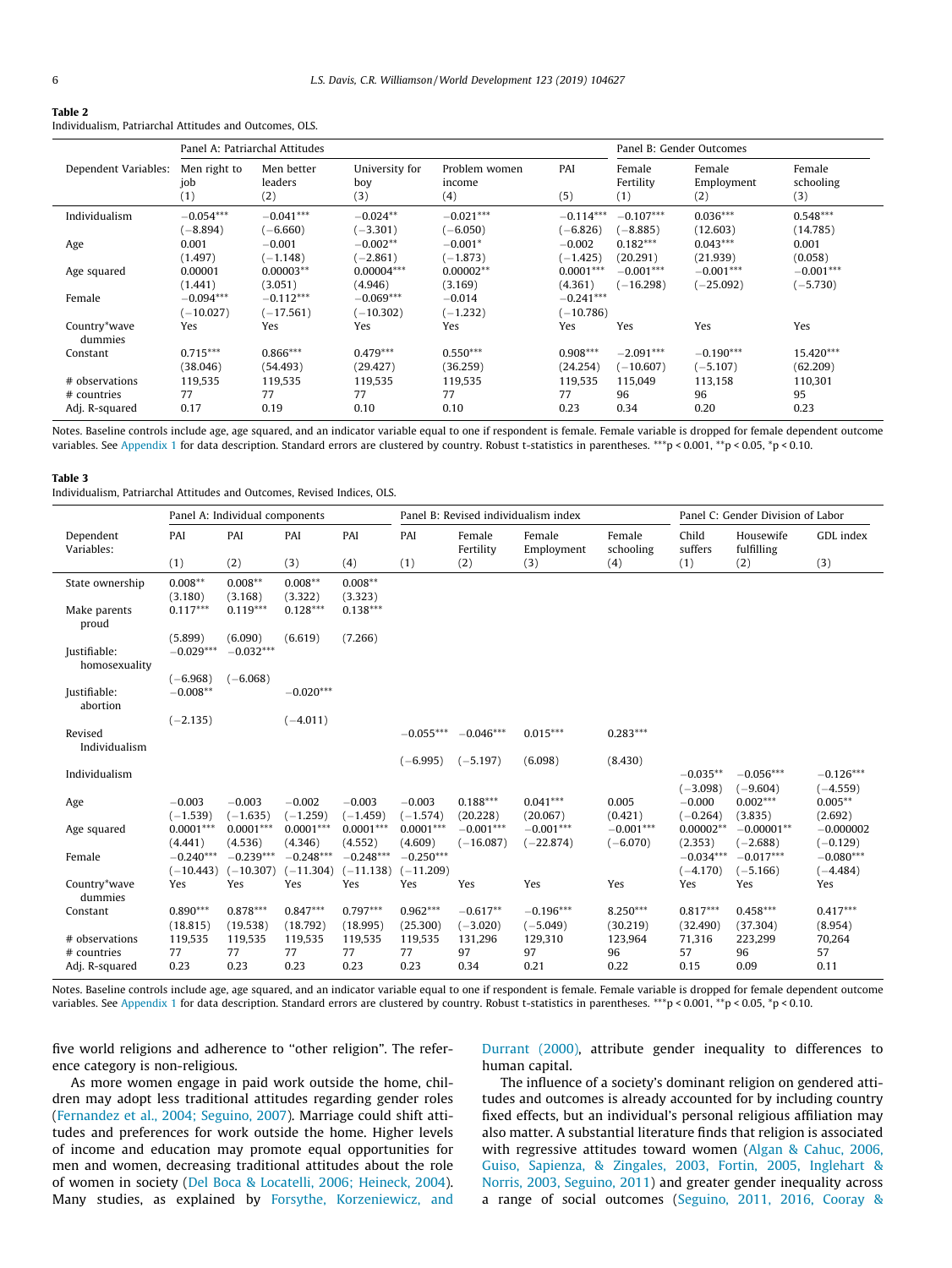|                             |                            | Panel A: Religious affiliation controls |                             |                            |                                 | Panel B: Historical plough       |                             |                              |                            | Panel C: Gendered language |                             |                            |
|-----------------------------|----------------------------|-----------------------------------------|-----------------------------|----------------------------|---------------------------------|----------------------------------|-----------------------------|------------------------------|----------------------------|----------------------------|-----------------------------|----------------------------|
| Dependent<br>Variables:     | PAI<br>(1)                 | Female<br>Fertility<br>(2)              | Female<br>Employment<br>(3) | Female<br>schooling<br>(4) | PAI<br>(1)                      | Female<br>Fertility<br>(2)       | Female<br>Employment<br>(3) | Female<br>schooling<br>(4)   | PAI<br>(1)                 | Female<br>Fertility<br>(2) | Female<br>Employment<br>(3) | Female<br>schooling<br>(4) |
| Individualism               | $-0.085***$<br>$(-5.424)$  | $-0.035***$<br>$(-3.777)$               | $0.024***$<br>(8.806)       | $0.398***$<br>(11.130)     | $-0.074***$<br>$(-4.457)$       | $-0.031**$<br>$(-2.633)$         | $0.024***$<br>(7.919)       | $0.371***$<br>(10.901)       | $-0.076***$<br>$(-4.962)$  | $-0.042**$<br>$(-2.768)$   | $0.024***$<br>(7.185)       | $0.386***$<br>(11.132)     |
| Married                     | $-0.002$<br>$-0.180)$      | $0.699***$<br>(16.279)                  | $-0.068***$<br>$(-8.191)$   | $-0.400***$<br>$(-5.844)$  | 0.005<br>(0.396)                | $0.706***$<br>(14.664)           | $-0.076***$<br>$(-9.140)$   | $-0.328***$<br>$(-4.657)$    | $-0.006$<br>$(-0.422)$     | $0.743***$<br>(11.187)     | $-0.075***$<br>$(-6.370)$   | $-0.353***$<br>$(-4.334)$  |
| Income                      | $-0.011***$<br>$(-3.767)$  | $-0.026***$<br>$(-5.922)$               | $0.029***$<br>(13.459)      | $0.429***$<br>(17.872)     | $-0.009**$<br>$(-2.923)$        | $-0.024***$<br>$(-4.915)$        | $0.030***$<br>(13.169)      | $0.413***$<br>(17.034)       | $-0.009**$<br>$(-2.788)$   | $-0.033***$<br>$(-5.509)$  | $0.028***$<br>(8.890)       | $0.409***$<br>(15.480)     |
| Education (middle)          | $-0.152***$<br>$(-9.401)$  | $-0.491***$<br>$(-14.215)$              |                             |                            | $-0.142***$<br>$(-7.470)$       | $-0.488***$<br>$(-13.322)$       |                             |                              | $-0.145***$<br>$(-7.234)$  | $-0.554***$<br>$(-12.719)$ |                             |                            |
| Education (upper)           | $-0.297***$<br>$(-12.616)$ | $-0.756***$<br>$(-15.846)$              |                             |                            | $-0.278***$<br>$(-11.747)$      | $-0.751***$<br>$(-15.692)$       |                             |                              | $-0.295***$<br>$(-11.734)$ | $-0.817***$<br>$(-14.055)$ |                             |                            |
| Religion controls<br>Plough | Yes                        | Yes                                     | Yes                         | Yes                        | Yes<br>$-0.072**$<br>$(-2.684)$ | Yes<br>$-0.276***$<br>$(-3.789)$ | Yes<br>0.025<br>(1.008)     | Yes<br>$0.894***$<br>(3.520) | Yes                        | Yes                        | Yes                         | Yes                        |
| Gendered language           |                            |                                         |                             |                            |                                 |                                  |                             |                              | $0.040*$<br>(1.968)        | 0.039<br>(1.170)           | $-0.033*$<br>$(-1.883)$     | $-0.408***$<br>$(-4.403)$  |
| Baseline controls           | Yes                        | Yes                                     | Yes                         | Yes                        | Yes                             | Yes                              | Yes                         | Yes                          | Yes                        | Yes                        | Yes                         | Yes                        |
| Country*wave<br>dummies     | Yes                        | Yes                                     | Yes                         | Yes                        | Yes                             | Yes                              | Yes                         | Yes                          | Yes                        | Yes                        | Yes                         | Yes                        |
| Constant                    | $0.217***$<br>(5.011)      | $-1.078***$<br>$(-6.988)$               | $-0.335***$<br>$(-9.543)$   | $9.123***$<br>(36.468)     | $-0.256***$<br>$(-6.610)$       | $-1.715***$<br>$(-7.247)$        | $-0.194**$<br>$(-3.091)$    | $7.961***$<br>(24.571)       | $-0.521***$<br>$(-12.045)$ | $2.355***$<br>(10.235)     | $-0.425***$<br>$(-7.178)$   | $7.627***$<br>(27.088)     |
| # observations              | 102,990                    | 98,081                                  | 101,908                     | 99,468                     | 76,783                          | 71,165                           | 73,222                      | 72,424                       | 52,539                     | 48,435                     | 49,427                      | 49,175                     |
| # countries                 | 73                         | 93                                      | 94                          | 93                         | 68                              | 87                               | 88                          | 88                           | 61                         | 77                         | 78                          | 78                         |
| Adj. R-squared              | 0.25                       | 0.39                                    | 0.22                        | 0.30                       | 0.25                            | 0.39                             | 0.22                        | 0.29                         | 0.27                       | 0.39                       | 0.23                        | 0.29                       |

<span id="page-6-0"></span> Individualism, Patriarchal Attitudes and Outcomes, Additional Controls, OLS.  $\sim$ 

Notes. Baseline controls include age, age squared, and an indicator variable equal to one if respondent is female. Female variable is dropped for female dependent variables, columns (2)-(4). See [Appendix](#page-2-0) 1 for data descrip Standard errors are clustered by country. Robust t-statistics in parentheses. \*\*\*p < 0.001, \*\*p < 0.05, \*p < 0.10.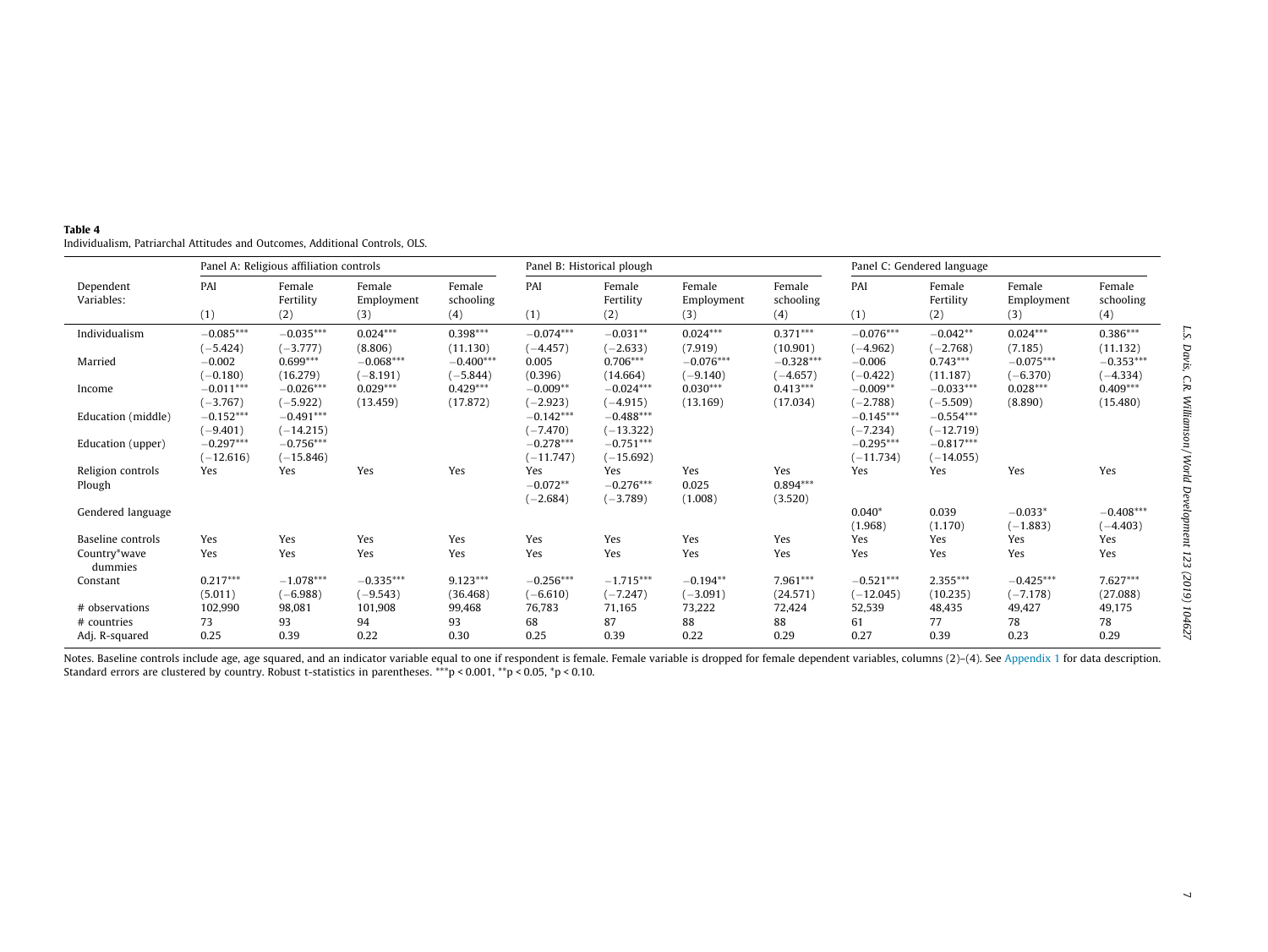[Potrafke, 2011\)](#page-15-0). Religion is also significantly correlated with individualism [\(Davia, 2017](#page-14-0)), raising the possibility that our initial results are spurious.

[Table 4](#page-6-0), Panel A reports the results with additional controls for socioeconomic factors and religious affiliation. As shown, individualism is robust to the inclusion of these variables. Individualism's coefficient is significant at the 1% level in all specifications, although the size is reduced. The additional controls have the expected sign and significance. Income and education, for example, significantly reduce patriarchal attitudes and female fertility. Income also significantly increases female employment and educational attainment.

We further check the sensitivity of our results by including two key variables that the literature highlights as being associated with patriarchal attitudes or social outcomes. First, we add a measure of historical plough use. [Alesina et al. \(2013\)](#page-14-0) establish that use of the heavy plough, which requires significant upper body strength, is associated with a preindustrial gender division of labor, and that historical plough use is associated with lower levels of contemporary female labor force participation. To control for this potential impact, we include the share of a country's population, based on language origin, with ancestors that used the heavy plough. As reported in Panel B, individualism is robust to this inclusion.

Next, we include the effect of speaking a gendered language, defined as a language in which gender plays an important role in the grammar of nouns and pronouns. A large literature finds that speaking a gendered language is associated with gendered outcomes, including lower rates of female labor force participation ([Gay et al., 2013; Mavisakalyan, 2015](#page-14-0)), early female marriage ([Gay et al., 2013](#page-14-0)), and a greater educational gender gap [\(Davis &](#page-14-0) [Reynolds, 2018](#page-14-0)).

We generate a measure of gendered language based on the gender intensity of a language's nouns and pronouns. The index of gendered nouns follows [Davis and Reynolds \(2018\),](#page-14-0) giving one point to languages in which nouns are classified as either masculine or feminine and an additional point to languages in which the rules of gender assignment are both formal and semantic rather than only semantic ([Corbett, 2013\)](#page-14-0). Our measure of the gender intensity of a language's pronouns follows [Mavisakalyan](#page-15-0) [\(2015\),](#page-15-0) assigning one point to languages in which there are gender distinctions in the third-person singular and a second point if there are also gender distinctions in the first- or second-person singular pronouns. We add these two measures together to create a gendered language index, which is matched to survey respondents using the language an individual speaks at home.

As reported, in [Table 3](#page-5-0), Panel C, the association between individualism and gender equality is robust to the inclusion of the gendered language index, with individualism significant at the five percent level or better in all four specifications.

#### 4. Instrumental variables regressions

An important caveat regarding our results so far is that they may not reflect causal effects. Two concerns are paramount. First, cultural variables may be endogenous, raising issues related to omitted variable bias and reverse causation. For example, economic development may give rise to more modern perspectives regarding the gender division of labor and simultaneously, by increasing social and geographic mobility, undermine the social ties that underlie collectivist social norms. While our estimates include country-wave fixed effects, which capture the impact of modernization on values at the national level, they do not control for the impact of differential rates of modernization across subnational regions or across urban and rural populations. More broadly, our measure of individualism combines information on beliefs about abortion, homosexuality and the authority of parents that are quite plausibly outcomes of social processes that also influence attitudes toward gender inequality. A second concern, which applies to any survey-based data, regards the potential impact of measurement error on coefficient estimates.

We address these concerns through an instrumental variable estimation strategy. In particular, we instrument for individualism using a measure of historic rainfall variation. [Davis \(2016\)](#page-14-0) develops a model of optimal socialization in which households adopt more collectivist attitudes in order to facilitate informal risk-sharing arrangements. In preindustrial societies, more variation in rainfall generates increased risk and uncertainty, leading individuals to adopt collectivist attitudes as a way to mitigate risk from weather shocks. Collectivism increases the disutility of reneging on a risk sharing arrangement, and thus allow individuals to credibly commit to greater transfers in the face of an adverse income shock. These attitudes persist over time such that historic rainfall variation is negatively associated with contemporary individualist values.

To measure rainfall variation, we utilize precipitation information in the CRU Hulme Global Land Precipitation Data [Hulme,](#page-15-0) [1992\)](#page-15-0), which provides historical monthly precipitation levels from 1900 to 1998 for global land areas at a 5-degree resolution. For each grid, we compute the standard deviation of the natural log of monthly precipitation for each month. Monthly precipitation data is used on the argument that rainfall in April may be a poor substitute for rainfall in August. This is averaged across a sixmonth growing season, identified as April-September in the northern hemisphere and October-March in the southern hemisphere, to obtain a gridded measure of exogenous precipitation shocks, rainfall variation.

We link information on rainfall data to WVS survey respondents using information on the language an individual speaks at home and information from Ethnologue on the geographic coordinates indicating a language's point of origin. This provides a measure of exogenous agricultural risk faced by those speaking a given language. The use of this instrument limits our sample in two ways. First, information on language is only available for waves 3–5 of the WVS. Second, the sample is limited to the overlap of languages covered by the WVS and Ethnologue. The resulting sample has up to 91,255 observations.

The relation between rainfall variation at the point of language origin and individualism is illustrated in [Figs. 1 and 2](#page-8-0). [Fig. 1](#page-8-0) shows this association for ten languages of India, which is the country with the greatest number of distinct languages for which we have rainfall data. [Fig. 2](#page-8-0) illustrates the residual correlation between rainfall variation and individualism, controlling for country fixed effects, for the 136 language-country groups in our sample. In both cases, we limit the analysis to language-country groups with more than fifty observations. Both figures demonstrate the strong negative relation between rainfall variation and individualism, initially established by [Davis \(2016\)](#page-14-0), which underlies the first stage of our IV regressions.

[Table 5](#page-9-0) presents the first and second stage results including only the baseline controls. As shown in Panel A, rainfall variation is negative and significantly related to individualism at the one percent level. In addition, first stage adjusted R-squareds and Fstatistics are significantly above the thresholds for concern over weak instrument bias.

We present the second stage regression results in Panel B. We find that the coefficient of individualism is negative and significant at the one percent level for all specifications. That is, the exogenous variation in individualism that is driven by rainfall variation is negatively related to patriarchal attitudes and female fertility, and is positively related to the likelihood that a woman works outside the home and has more years of education.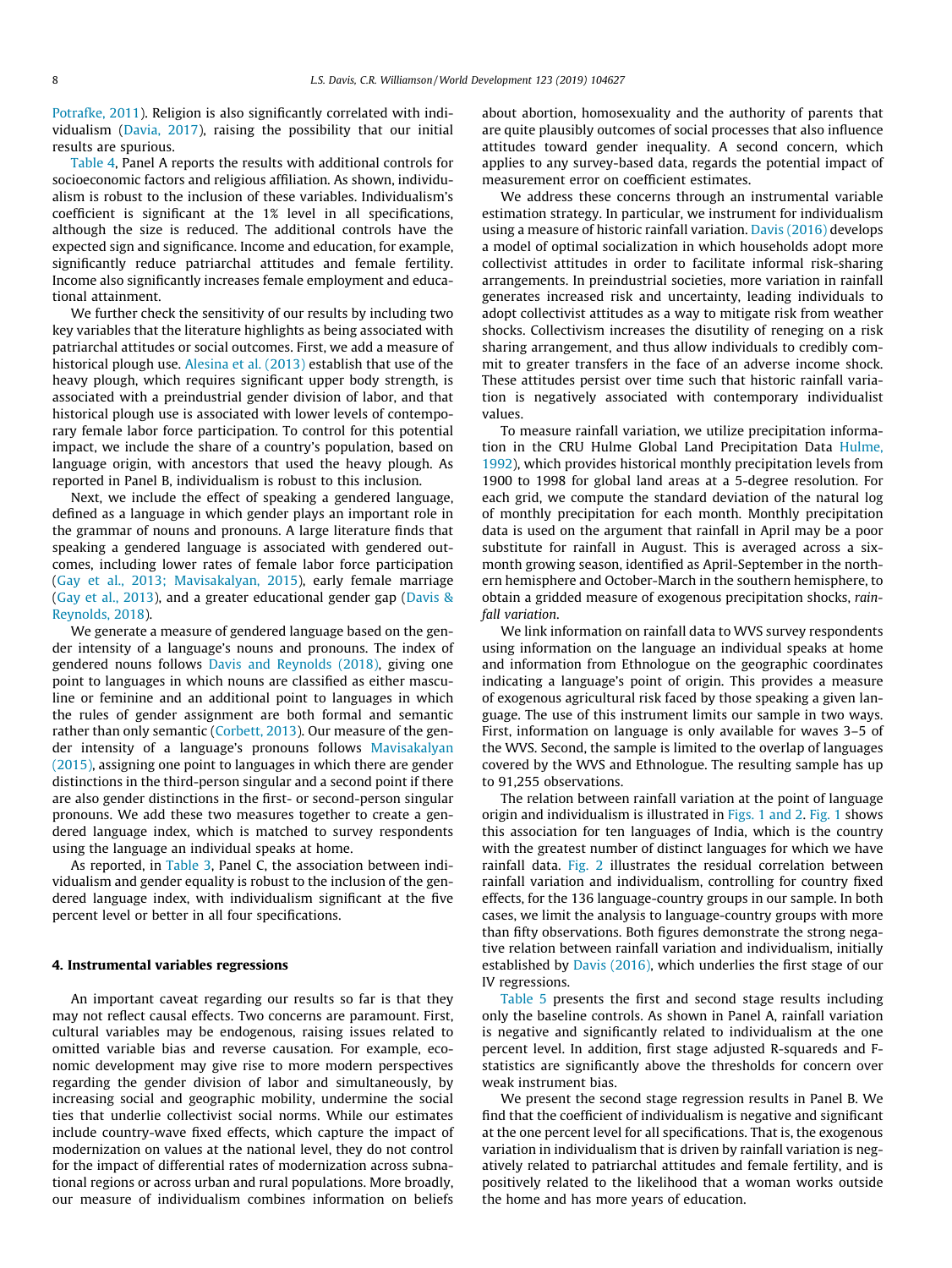<span id="page-8-0"></span>

Fig. 1. Rainfall Variation and Individualism for the Languages of India. Notes. India is the country with the greatest number of languages for which rainfall data is available.



Fig. 2. Rainfall Variation and Individualism, controlling for country fixed effects. Notes. 136 country-language combinations with more than 50 observations.

Our results indicate that individualism also has an economically significant impact on attitudes and outcomes for women. For example, our estimates suggest that a one standard deviation rise in the individualism index reduces PAI by 0.84 of a standard deviation. In addition, it reduces female fertility by 1.1 children, increases the likelihood that a woman is employed by 23.5 percent, and increases female schooling by 2.24 years.

We note that the coefficients on individualism in the IV regressions are significantly larger than those in our OLS specifications. This likely reflects two factors. First, it is likely that our individualism index is subject to significant measurement error, leading to attenuation bias, which will tend to bias OLS coefficients toward zero. If our instrumental variable, rainfall variation, is measured more precisely, the IV coefficients will be larger in magnitude.

The second factor is that the IV estimates reflect the exogenous variation in personal values that is driven by variations in climatic conditions at the level of individual languages. As a consequence, in moving from OLS to IV specifications, we are also moving from a measure of individual values to a measure of the collective values of a particular language group. The IV coefficient measures the local average treatment effects (LATE) of our instrument ([Imbens](#page-15-0) [& Angrist, 1994\)](#page-15-0), and, thus, the variation in individual values that covaries with the social norms of an individual's language group. If individual values have a greater influence on attitudes and social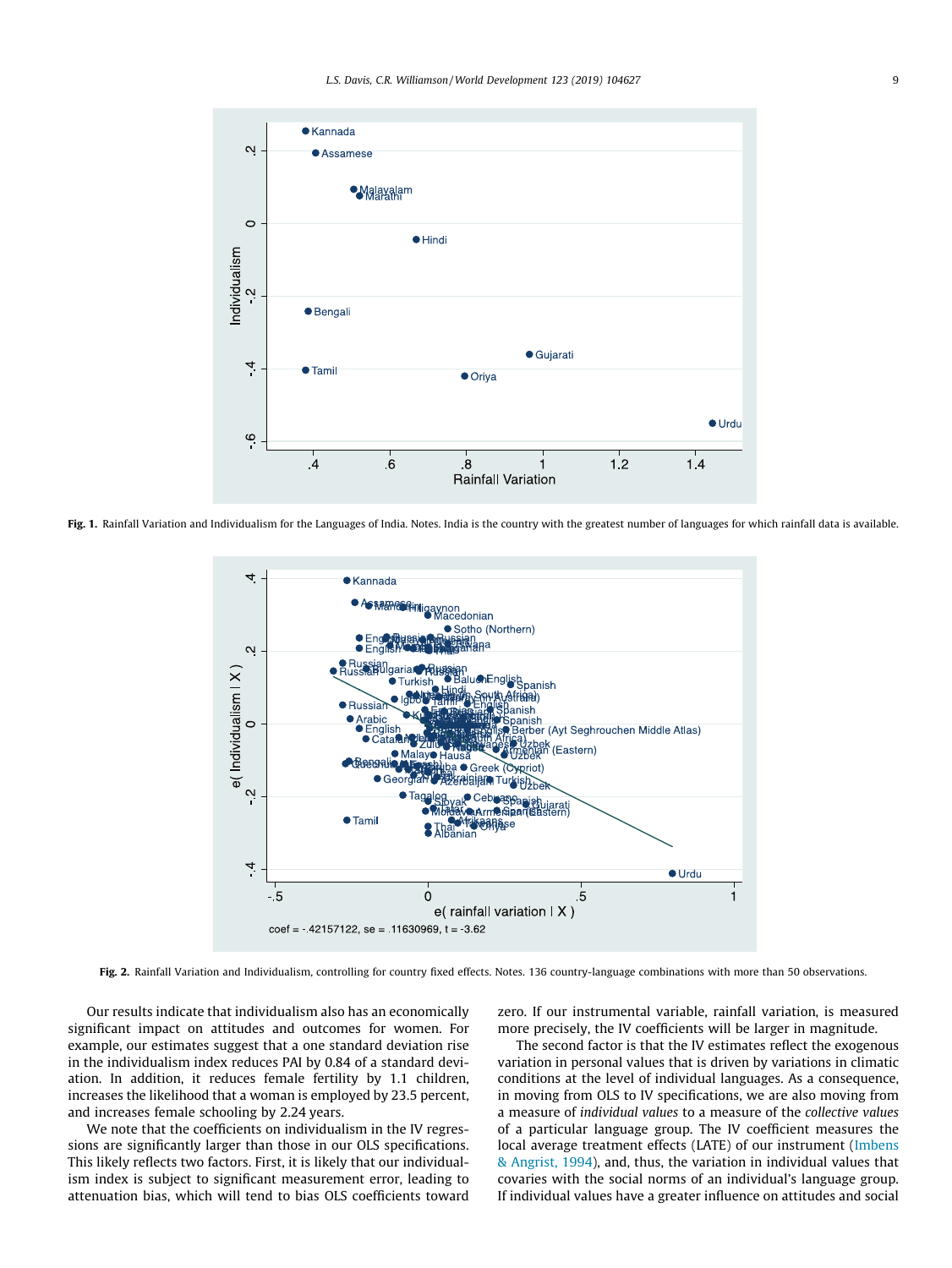<span id="page-9-0"></span>Individualism, Patriarchal Attitudes and Outcomes, IV Analysis.

|                             | Panel A: First Stage        |                              |                             |                             |                            | Panel B: Second Stage      |                             |                           |
|-----------------------------|-----------------------------|------------------------------|-----------------------------|-----------------------------|----------------------------|----------------------------|-----------------------------|---------------------------|
| Dependent Variables:        | Individualism<br>(1)        | Individualism<br>(2)         | Individualism<br>(3)        | Individualism<br>(4)        | PAI<br>(1)                 | Female Fertility<br>(2)    | Female Employment<br>(3)    | Female schooling<br>(4)   |
| Rainfall variation          | $-0.490***$<br>$(-12.164)$  | $-0.489***$<br>$(-12.153)$   | $-0.496***$<br>$(-12.199)$  | $-0.471***$<br>$(-11.400)$  |                            |                            |                             |                           |
| Individualism               |                             |                              |                             |                             | $-0.843***$<br>$(-7.602)$  | $-1.108***$<br>$(-6.291)$  | $0.235***$<br>(4.913)       | $2.244***$<br>(5.500)     |
| Age                         | $0.010***$<br>(11.018)      | $0.008***$<br>(9.155)        | $0.008***$<br>(8.665)       | $0.009***$<br>(9.296)       | $0.005**$<br>(2.890)       | $0.189***$<br>(77.699)     | $0.041***$<br>(62.713)      | $-0.002$<br>$(-0.378)$    |
| Age squared                 | $-0.0001***$<br>$(-18.143)$ | $-0.0002***$<br>$(-17, 750)$ | $-0.0002***$<br>$(-17.254)$ | $-0.0002***$<br>$(-17.901)$ | $-0.0001**$<br>$(-2.388)$  | $-0.002***$<br>$(-41.771)$ | $-0.0005***$<br>$(-48.909)$ | $-0.001***$<br>$(-6.018)$ |
| Female                      | $0.036***$<br>(6.861)       |                              |                             |                             | $-0.218***$<br>$(-26.802)$ |                            |                             |                           |
| Country*wave dummies        | Yes                         | Yes                          | Yes                         | Yes                         | Yes                        | Yes                        | Yes                         | Yes                       |
| Constant                    | 0.379                       | 0.114                        | $-0.034$                    | 1.653                       | $-0.007$                   | $-2.724***$                | $-0.381***$                 | $10.357***$               |
|                             | (1.518)                     | (0.000)                      | $(-0.076)$                  | (0.001)                     | $(-0.089)$                 | $(-15.464)$                | $(-7.754)$                  | (27.759)                  |
| # observations              | 91,255                      | 85,591                       | 84,473                      | 83,113                      | 91,255                     | 85,688                     | 84,473                      | 83,203                    |
| # countries                 | 71                          | 90                           | 91                          | 91                          | 71                         | 90                         | 91                          | 91                        |
| Adj. R-squared              | 0.35                        | 0.39                         | 0.39                        | 0.39                        | $-0.10$                    | 0.14                       | 0.10                        | 0.09                      |
| F-stat excluded instruments | 147.96                      | 147.73                       | 148.81                      | 129.88                      |                            |                            |                             |                           |

Notes. Instrumental variable is historical rainfall variation. See [Appendix 1](#page-2-0) for data description. Robust t-statistics in parentheses. \*\*\*p < 0.001, \*\*p < 0.05, \*p < 0.10.

#### Table 6

Individualism, Patriarchal Attitudes and Outcomes, Revised Indices, IV Analysis.

|                                                 |                                 | Panel A: Revised individualism index |                               |                              | Panel B: Gender Division of Labor |
|-------------------------------------------------|---------------------------------|--------------------------------------|-------------------------------|------------------------------|-----------------------------------|
| Dependent Variables:                            | PAI<br>(1)                      | Female Fertility<br>(2)              | Female Employment<br>(3)      | Female schooling<br>(4)      | GDL index<br>(5)                  |
| Revised Individualism                           | $-3.377**$<br>$(-2.724)$        | $-4.314**$<br>$(-2.597)$             | $1.011**$<br>(2.667)          | $8.624**$<br>(2.466)         |                                   |
| Individualism                                   |                                 |                                      |                               |                              | $-0.407***$<br>$(-3.622)$         |
| Age                                             | $0.032**$<br>(2.353)            | $0.224***$<br>(14.913)               | $0.032***$<br>(8.833)         | $-0.066*$<br>$(-1.839)$      | $0.007***$<br>(4.164)             |
| Age squared                                     | $-0.0003**$<br>$(-2.054)$       | $-0.002***$<br>$(-10.733)$           | $-0.0004***$<br>$(-9.646)$    | 0.00004<br>(0.104)           | $-0.0001**$<br>$(-1.964)$         |
| Female                                          | $-0.515***$<br>$(-5.148)$       |                                      |                               |                              | $-0.064***$<br>$(-6.534)$         |
| Country*wave dummies<br>Constant                | Yes<br>$-0.595**$<br>$(-1.961)$ | Yes<br>$-4.196***$<br>$(-7.395)$     | Yes<br>$-0.004$<br>$(-0.032)$ | Yes<br>13.246***<br>(10.482) | Yes<br>$0.200**$<br>(1.970)       |
| # observations<br># countries<br>Adj. R-squared | 91,255<br>71<br>$-9.04$         | 99,188<br>91<br>$-4.14$              | 97,972<br>92<br>$-3.05$       | 94,473<br>92<br>$-3.78$      | 59,057<br>54<br>0.06              |

Notes. Instrumental variable is historical rainfall variation. See [Appendix 1](#page-2-0) for data description. Robust t-statistics in parentheses. \*\*\*p < 0.001, \*\*p < 0.05, \*p < 0.10.

outcomes when they are in alignment with the values of an individual's larger social group, then we can expect the variation in individual values driven by language-level climate conditions to have a greater impact on these outcomes as well.

#### 4.1. Robustness of IV results

Next, we consider the robustness of our instrumental variable results to a variety of alternative specifications. Table 6 presents IV results for specifications incorporating alternative measures of individualism and gendered attitudes. As seen in columns 1–4, our key instrumental variable results are robust to the use of the revised individualism index, with individualism having the expected sign and being significant at the five percent level in all four regressions.

In column 5, we present results from an IV regression using the gender division of labor index as the dependent variable. Again, we find a strong, negative, statistically significant relation between individualism and support for a gender division of labor.

Next, we address several concerns related to the validity of the exclusion restriction. The exclusion restriction will be violated if rainfall variation at the geographic origin of an individual's language is correlated with geographic, climatic or other variables that influence patriarchal attitudes and gender equality. In order to minimize such concerns, [Tables 7 and 8](#page-10-0) provide evidence on the robustness of the IV results to additional controls.

First, we consider the potential role of religion. As noted earlier, a large literature argues that religion plays a significant role in structuring attitudes toward women. In addition, [Davis \(2017\)](#page-14-0) finds that the climatic conditions in the region in which a religion developed have a significant impact on its values. If the climatic conditions in the regions in which an individual's language and religion developed are correlated this might violate the exclusion restriction. As before, we control for the influence of religion by including dummy variables for membership in five global religions plus other religion. Panel A of [Table 7](#page-10-0) shows that our results are robust to this inclusion. Individualism remains negative and highly significant in all specifications; however, the size of the estimated effects is somewhat reduced.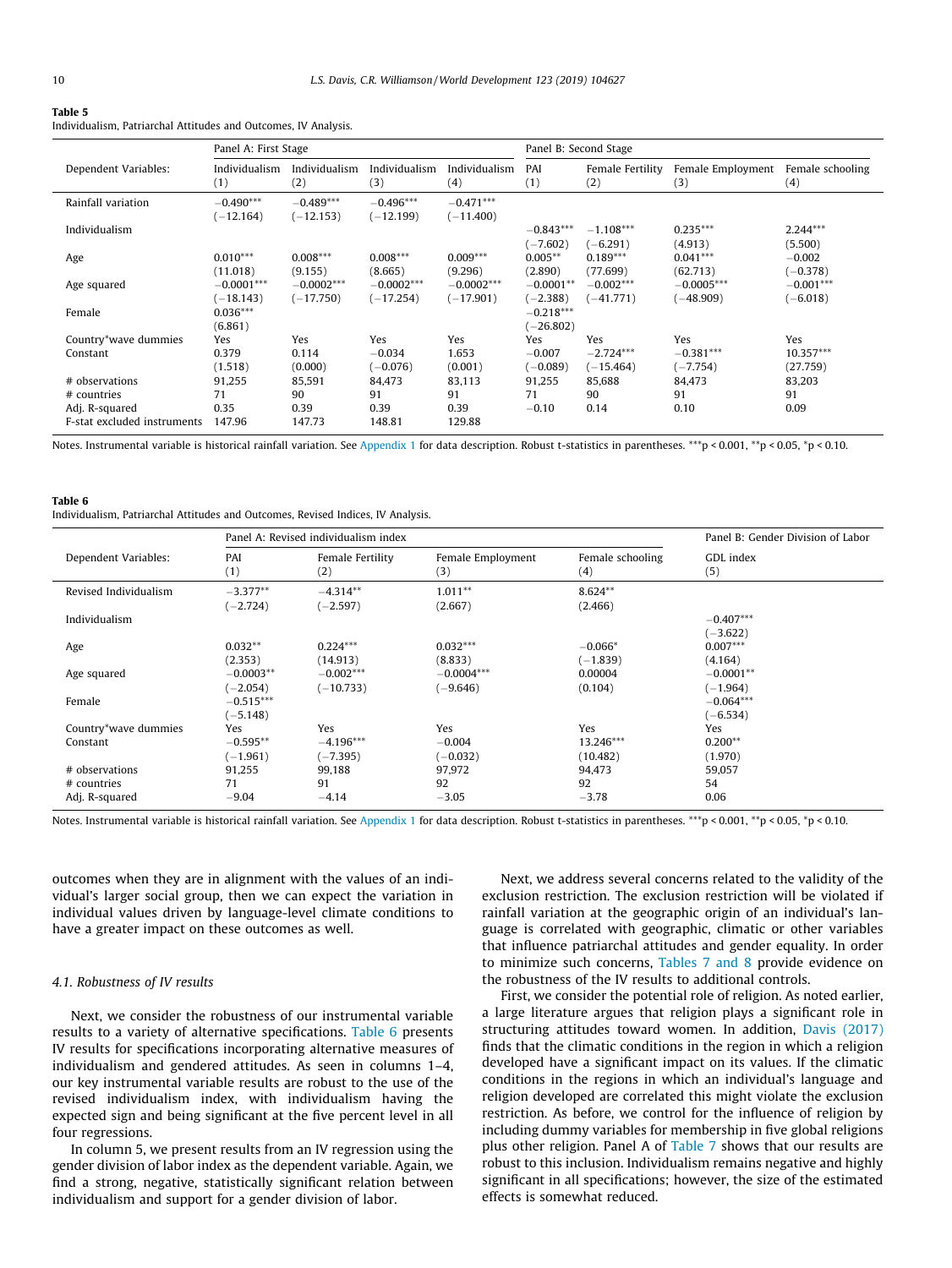|                                       |                               | Panel A: Religious affiliation controls |                                  |                               |                               | Panel B: Cool water index         |                                   |                              |                                 |                               | Panel C: Alesina et al. (2013) controls |                              |
|---------------------------------------|-------------------------------|-----------------------------------------|----------------------------------|-------------------------------|-------------------------------|-----------------------------------|-----------------------------------|------------------------------|---------------------------------|-------------------------------|-----------------------------------------|------------------------------|
| Dependent Variables:                  | PAI<br>(1)                    | Female<br>Fertility<br>(2)              | Female<br>Employment<br>(3)      | Female<br>schooling<br>(4)    | PAI<br>(1)                    | Female<br>Fertility<br>(2)        | Female<br>Employment<br>(3)       | Female<br>schooling<br>(4)   | PAI<br>(1)                      | Female<br>Fertility<br>(2)    | Female<br>Employment<br>(3)             | Female<br>schooling<br>(4)   |
| Individualism                         | $-0.781***$<br>$(-5.735)$     | $-0.787***$<br>$(-3.910)$               | $0.216***$<br>(4.069)            | $2.195***$<br>(4.856)         | $-0.738***$<br>$(-5.891)$     | $-0.809***$<br>$(-4.206)$         | $0.183***$<br>(3.694)             | $2.060***$<br>(4.828)        | $-0.643***$<br>$(-4.295)$       | $-1.263***$<br>$(-4.581)$     | $0.163**$<br>(2.536)                    | 0.768<br>(1.439)             |
| Married                               | $-0.057***$<br>$(-3.865)$     | $0.630***$<br>(25.505)                  | $-0.050***$<br>$(-7.049)$        | $-0.130**$<br>$(-2.155)$      | $-0.055***$<br>$(-3.893)$     | $0.618***$<br>(25.400)            | $-0.055***$<br>$(-8.057)$         | $-0.118**$<br>$(-2.034)$     | $-0.049**$<br>$(-3.077)$        | $0.578***$<br>(18.035)        | $-0.060***$<br>$(-7.422)$               | $-0.273***$<br>$(-4.090)$    |
| Income                                | $0.012**$<br>(2.722)          | $-0.004$<br>$(-0.530)$                  | $0.022***$<br>(9.833)            | $0.344***$<br>(18.044)        | $0.010**$<br>(2.388)          | $-0.002$<br>$(-0.277)$            | $0.024***$<br>(11.145)            | $0.343***$<br>(18.849)       | 0.008<br>(1.570)                | 0.011<br>(1.289)              | $0.025***$<br>(9.624)                   | $0.389***$<br>(18.294)       |
| Education (middle)                    | $-0.093***$<br>$(-6.483)$     | $-0.424***$<br>$(-18.299)$              |                                  |                               | $-0.091***$<br>$(-6.563)$     | $-0.417***$<br>$(-18.141)$        |                                   |                              | $-0.099***$<br>$(-6.671)$       | $-0.383***$<br>$(-13.203)$    |                                         |                              |
| Education (upper)                     | $-0.116***$<br>$(-3.312)$     | $-0.577***$<br>$(-11.354)$              |                                  |                               | $-0.119***$<br>$(-3.665)$     | $-0.564***$<br>$(-11.530)$        |                                   |                              | $-0.142***$<br>$(-3.871)$       | $-0.467***$<br>$(-7.121)$     |                                         |                              |
| Religion controls<br>Cool water index | Yes                           | Yes                                     | Yes                              | Yes                           | Yes<br>$-0.057$<br>$(-1.377)$ | Yes<br>$-0.133**$<br>$(-2.196)$   | Yes<br>$0.047**$<br>(2.397)       | Yes<br>$1.402***$<br>(9.558) | Yes<br>$-0.157**$<br>$(-2.131)$ | Yes<br>$-0.070$<br>$(-0.562)$ | Yes<br>$0.191***$<br>(5.089)            | Yes<br>$0.648**$<br>(2.534)  |
| Alesina et al. (2013)<br>controls     | <b>No</b>                     | No                                      | No                               | No                            | No                            | No                                | No                                | No                           | Yes                             | Yes                           | Yes                                     | Yes                          |
| Baseline controls                     | Yes                           | Yes                                     | Yes                              | Yes                           | Yes                           | Yes                               | Yes                               | Yes                          | Yes                             | Yes                           | Yes                                     | Yes                          |
| Country*wave dummies<br>Constant      | Yes<br>$-0.023$<br>$(-0.281)$ | Yes<br>$-1.870***$<br>$(-11.478)$       | Yes<br>$-0.482***$<br>$(-9.767)$ | Yes<br>$9.220***$<br>(25.190) | Yes<br>0.013<br>(0.149)       | Yes<br>$-1.776***$<br>$(-10.907)$ | Yes<br>$-0.504***$<br>$(-10.444)$ | Yes<br>8.420***<br>(23.773)  | Yes<br>$0.954**$<br>(2.500)     | Yes<br>$-0.943$<br>$(-1.625)$ | Yes<br>$-1.367***$<br>$(-8.710)$        | Yes<br>$5.295***$<br>(4.784) |
| # observations                        | 80,933                        | 74,470                                  | 76,755                           | 75,733                        | 78,504                        | 72,645                            | 74,566                            | 73,908                       | 76,783                          | 70,253                        | 72,123                                  | 71,501                       |
| # countries                           | 68                            | 88                                      | 89                               | 89                            | 68                            | 87                                | 88                                | 88                           | 68                              | 87                            | 88                                      | 88                           |
| Adj. R-squared                        | $-0.04$                       | 0.27                                    | 0.13                             | 0.14                          | $-0.02$                       | 0.26                              | 0.16                              | 0.16                         | 0.06                            | 0.07                          | 0.18                                    | 0.28                         |

<span id="page-10-0"></span>Table 7 Individualism, Patriarchal Attitudes and Outcomes, Additional Controls, IV Analysis.  $\overline{a}$ 

Notes. Instrumental variable is historical rainfall variation. Baseline controls include age, age squared, and an indicator variable equal to one if respondent is female. Female variable is dropped for female dependent var columns (2)-(4). Alesina et al. [\(2013\)](#page-14-0) controls include historical plough, agricultural suitability, large animals, political hierarchies, economic complexity, and tropical climate. See [Appendix](#page-2-0) 1 for data description. Rob in parentheses. \*\*\*p < 0.001, \*\*p < 0.05, \*p < 0.10.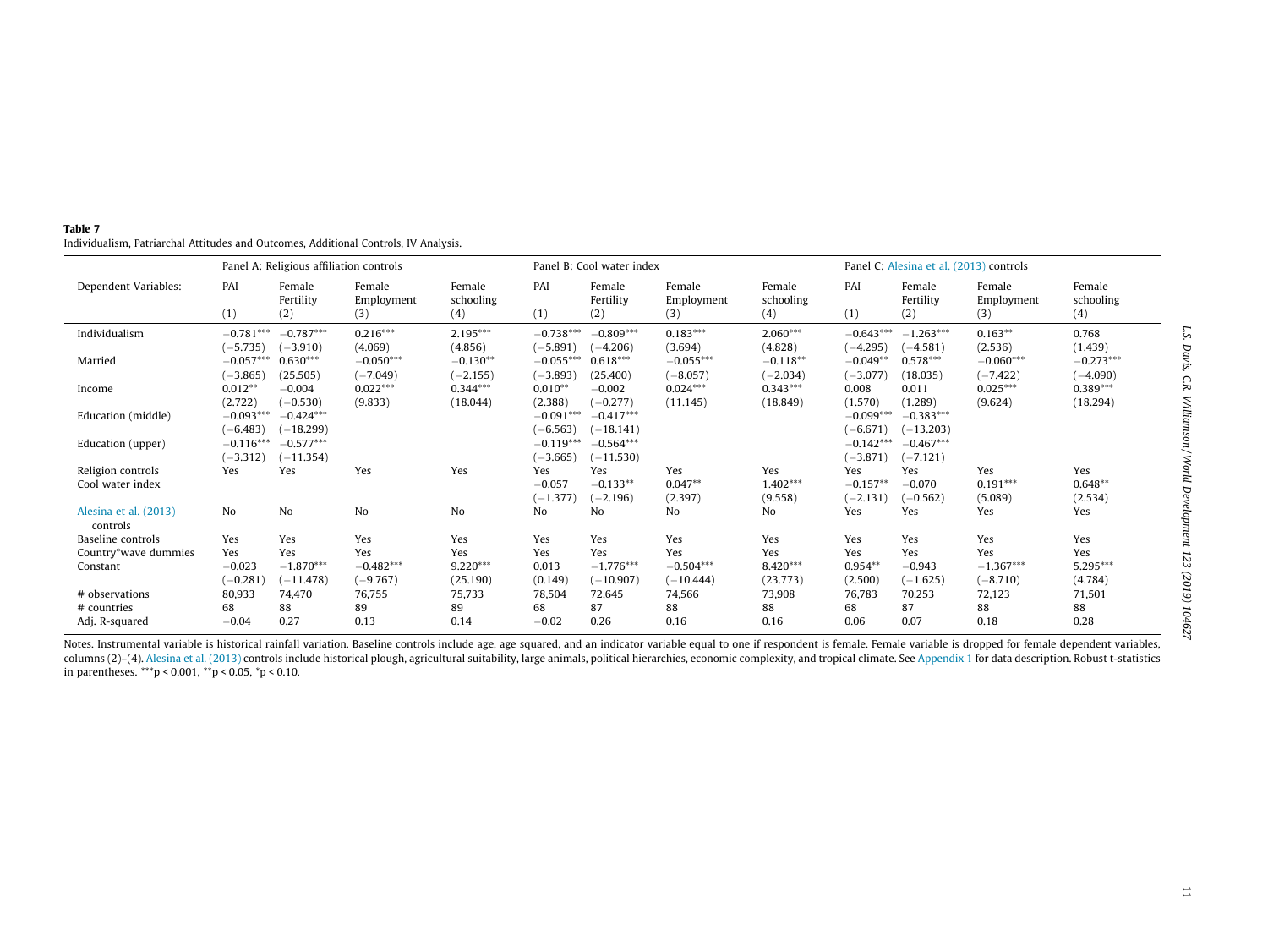<span id="page-11-0"></span>

| Individualism, Patriarchal Attitudes and Outcomes, Additional Controls, IV Analysis. |  |
|--------------------------------------------------------------------------------------|--|
|--------------------------------------------------------------------------------------|--|

|                       |             |                            | Panel A: Trust and Religious Attendance |                            |             |                            | Panel B: Rainfall level and language latitude |                            |                   | Panel C: All controls      |                             |                            |
|-----------------------|-------------|----------------------------|-----------------------------------------|----------------------------|-------------|----------------------------|-----------------------------------------------|----------------------------|-------------------|----------------------------|-----------------------------|----------------------------|
| Dependent Variables:  | PAI<br>(1)  | Female<br>Fertility<br>(2) | Female<br>Employment<br>(3)             | Female<br>schooling<br>(4) | PAI<br>(1)  | Female<br>Fertility<br>(2) | Female<br>Employment<br>(3)                   | Female<br>schooling<br>(4) | PAI<br>(1)        | Female<br>Fertility<br>(2) | Female<br>Employment<br>(3) | Female<br>schooling<br>(4) |
| Individualism         | $-0.816***$ | $-0.838***$                | $0.209***$                              | $2.345***$                 | $-0.669***$ | $-0.607***$                | $0.104**$                                     | $2.305***$                 | $-0.817***$       | $-0.762***$                | 0.065                       | $1.325***$                 |
|                       | $(-5.055)$  | $(-3.920)$                 | (3.829)                                 | (4.890)                    | $(-5.982)$  | $(-4.490)$                 | (2.586)                                       | (6.627)                    | $(-4.131)$        | $(-3.502)$                 | (1.029)                     | (2.579)                    |
| Married               | $-0.056***$ | $0.625***$                 | $-0.054***$                             | $-0.148**$                 | $-0.047***$ | $0.648***$                 | $-0.063***$                                   | $-0.118**$                 | $-0.061**$        | $0.629***$                 | $-0.073***$                 | $-0.237***$                |
|                       | $(-3.566)$  | (25.167)                   | $(-7.612)$                              | $(-2.432)$                 | $(-3.719)$  | (34.388)                   | $(-10.829)$                                   | $(-2.367)$                 | $(-3.261)$        | (25.403)                   | $(-9.597)$                  | $(-3.830)$                 |
| Income                | $0.012**$   | $-0.003$                   | $0.022***$                              | $0.334***$                 | $0.009**$   | $-0.008*$                  | $0.027***$                                    | $0.334***$                 | $0.012**$         | $-0.004$                   | $0.028***$                  | $0.362***$                 |
|                       | (2.469)     | $(-0.441)$                 | (9.987)                                 | (17.180)                   | (2.411)     | $(-1.791)$                 | (15.520)                                      | (22.636)                   | (2.007)           | $(-0.673)$                 | (11.607)                    | (18.179)                   |
| Education (middle)    | $-0.091***$ | $-0.429***$                |                                         |                            | $-0.101***$ | $-0.438***$                |                                               |                            | $-0.086***$       | $-0.433***$                |                             |                            |
|                       | $(-5.822)$  | $(-18.669)$                |                                         |                            | $(-7.965)$  | $(-23.462)$                |                                               |                            | $(-4.762)$        | $(-18.742)$                |                             |                            |
| Education (upper)     | $-0.109**$  | $-0.573***$                |                                         |                            | $-0.143***$ | $-0.616***$                |                                               |                            | $-0.102**$        | $-0.587***$                |                             |                            |
|                       | $(-2.683)$  | $(-11.009)$                |                                         |                            | $(-4.916)$  | $(-17.250)$                |                                               |                            | $(-2.149)$        | $(-11.551)$                |                             |                            |
| Religion controls     | Yes         | Yes                        | Yes                                     | Yes                        | Yes         | Yes                        | Yes                                           | Yes                        | Yes               | Yes                        | Yes                         | Yes                        |
| Trust                 | $0.052**$   | $0.092***$                 | $-0.006$                                | 0.020                      |             |                            |                                               |                            | $0.054**$         | $0.081**$                  | 0.013                       | $0.156**$                  |
|                       | (2.754)     | (3.349)                    | $(-0.712)$                              | (0.295)                    |             |                            |                                               |                            | (2.389)           | (2.879)                    | (1.456)                     | (2.222)                    |
| Religious attendance  | $-0.021**$  | $-0.033**$                 | $0.007**$                               | $0.111***$                 |             |                            |                                               |                            | $-0.022**$        | $-0.030**$                 | $-0.001$                    | $0.061**$                  |
|                       | $(-2.977)$  | $(-2.760)$                 | (2.379)                                 | (4.132)                    |             |                            |                                               |                            | $(-2.506)$        | $(-2.490)$                 | $(-0.148)$                  | (2.109)                    |
| Rainfall level        |             |                            |                                         |                            | $-0.034$    | $-0.056*$                  | $0.038***$                                    | $-0.001$                   | 0.031             | $-0.126**$                 | $0.022*$                    | $-0.081$                   |
|                       |             |                            |                                         |                            | $(-1.591)$  | $(-1.832)$                 | (3.939)                                       | $(-0.018)$                 | (0.989)           | $(-3.168)$                 | (1.799)                     | $(-0.913)$                 |
| Language Latitude     |             |                            |                                         |                            | $-0.001$    | $-0.002**$                 | 0.000                                         | $0.015***$                 | $-0.002*$         | $-0.001$                   | $-0.000$                    | 0.005                      |
|                       |             |                            |                                         |                            | $(-1.052)$  | $(-2.570)$                 | (0.562)                                       | (8.038)                    | $(-1.732)$        | $(-0.412)$                 | $(-0.762)$<br>$0.153***$    | (1.642)<br>$0.706**$       |
| Cool water index      |             |                            |                                         |                            |             |                            |                                               |                            | $-0.154*$         | 0.177                      |                             |                            |
| Alesina et al. (2013) | No.         | N <sub>o</sub>             | No                                      | No                         | No          | No                         | No                                            | No                         | $(-1.664)$<br>Yes | (1.503)<br>Yes             | (3.883)<br>Yes              | (2.478)<br>Yes             |
| controls              |             |                            |                                         |                            |             |                            |                                               |                            |                   |                            |                             |                            |
| Baseline controls     | Yes         | Yes                        | Yes                                     | Yes                        | Yes         | Yes                        | Yes                                           | Yes                        | Yes               | Yes                        | Yes                         | Yes                        |
| Country*wave dummies  | Yes         | Yes                        | Yes                                     | Yes                        | Yes         | Yes                        | Yes                                           | Yes                        | Yes               | Yes                        | Yes                         | Yes                        |
| Constant              | 0.035       | $-1.784***$                | $-0.499***$                             | 8.875***                   | 0.319       | $-1.317***$                | $-0.799***$                                   | 8.586***                   | $1.005***$        | $-0.007$                   | $-1.450***$                 | $5.534***$                 |
|                       | (0.408)     | $(-9.663)$                 | $(-9.128)$                              | (20.802)                   | (1.487)     | $(-4.145)$                 | $(-8.162)$                                    | (11.220)                   | (2.016)           | $(-0.011)$                 | $(-7.625)$                  | (3.958)                    |
| # observations        | 78,223      | 70,028                     | 72,461                                  | 71,261                     | 80,933      | 74,470                     | 76,755                                        | 75,733                     | 74,169            | 65,927                     | 67,969                      | 67,145                     |
| # countries           | 67          | 87                         | 88                                      | 88                         | 68          | 88                         | 89                                            | 89                         | 67                | 86                         | 87                          | 87                         |
| Adj. R-squared        | $-0.07$     | 0.25                       | 0.14                                    | 0.12                       | 0.05        | 0.32                       | 0.21                                          | 0.12                       | $-0.08$           | 0.28                       | 0.22                        | 0.25                       |

Notes. Instrumental variable is historical rainfall variation. Baseline controls include age, age squared, and an indicator variable equal to one if respondent is female. Female variable is dropped for female dependent var columns (2)-(4). Alesina et al. [\(2013\)](#page-14-0) controls include historical plough, agricultural suitability, large animals, political hierarchies, economic complexity, and tropical climate. See [Appendix](#page-2-0) 1 for data description. Rob statistics in parentheses. \*\*\*p < 0.001, \*\*p < 0.05, \*p < 0.10.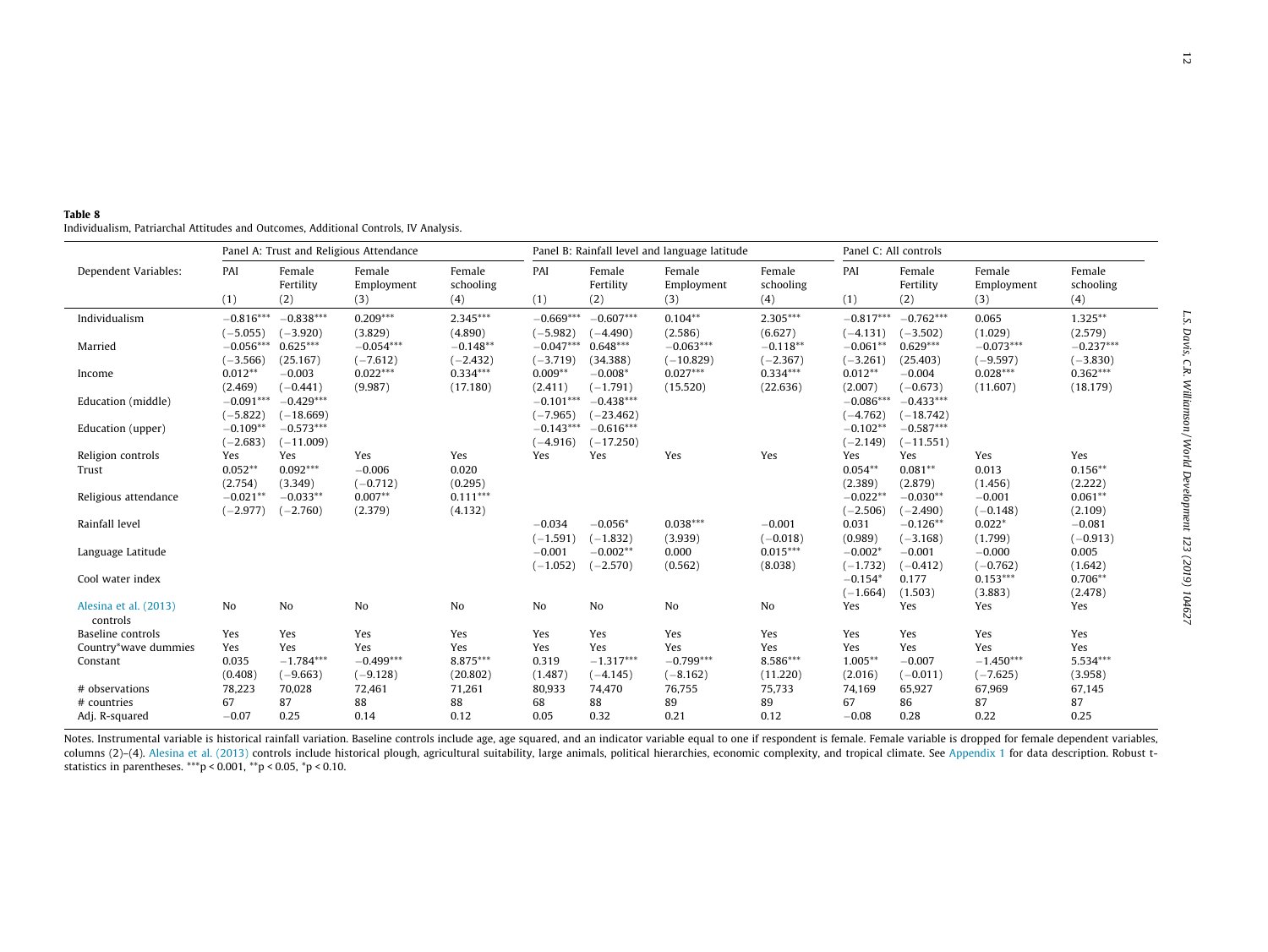Next, we consider the robustness of our results to a climatic configuration identified by [Welzel \(2013, 2014\)](#page-15-0) as the cool water condition. As defined in [Welzel \(2014, p. 35\),](#page-15-0) the cool water condition ''combines (1) fairly low average annual temperatures with (2) continuous rainfall over all seasons and (3) access to permanently navigable rivers." The relative accessibility of fresh water under these conditions tends to undermine authoritarian structures and leads over time to the evolution of emancipatory values and institutions. Santos-Silva et al. (2017) extend the analysis of the cool water condition to explicitly consider its effect on women, finding that it leads to lower pre-industrial fertility and greater contemporary levels of gender equality.

We test the robustness of our IV results by including the cool water index developed by [Welzel \(2013, 2014\)](#page-15-0).<sup>4</sup> The cool water index combines measures of the three conditions noted above and is matched to respondents using the geographic of origin of the language they speak at home. Our results, shown in Panel B of [Table 7,](#page-10-0) generally confirm the body of work on the cool water condition, finding that the cool water index is a significant determinant of both patriarchal attitudes and women's fertility, employment, and education. More importantly for our purpose, however, we also find that individualism is robust to the inclusion of this variable.

In the third panel of [Table 7,](#page-10-0) we include a measure of historical plough use based on the concern that rainfall variation may be correlated with dimensions of climate associated with the presence of plough-positive crops. In this specification, we also control for a number of other variables from [Alesina et al. \(2013\)](#page-14-0) that are potentially correlated with rainfall variation, including agricultural suitability, tropical climate, and historical measures of the presence of large animals, political hierarchies, and economic complexity, all of which are measured at the geographic origin of the language an individual speaks at home. As seen in Panel C, individualism is robust to the inclusion of these variables in three of the four specifications.

Rainfall variation is also credibly linked to social trust and church membership [\(Durante, 2010;](#page-14-0) [Ager & Ciccone, 2018](#page-14-0)), raising additional concerns over instrumental validity. We address this in [Table 8,](#page-11-0) Panel A by controlling for trust and the frequency of attendance at religious services. Individualism remains negative and significant at the 1% level in all specifications.

In Panel B, we control for two dimensions of climate in the region of language origin that are correlated with rainfall variation, the level of average monthly rainfall and distance from the equator. Individualism's coefficients remain negative and significant in all four specifications.

Finally, in Panel C, [Table 8,](#page-11-0) we consider estimations that control simultaneously for all additional controls from [Tables 7 and 8,](#page-10-0) including individual demographic controls, religious affiliation, trust, religious attendance, rainfall levels, distance from the equator, the cool water index, historical plough use, agricultural suitability, the presence of large animals, political hierarchies, economic complexity, and tropical climate. Our findings indicate that individualism has the correct sign and is significant at the five percent level or better in all but one regression.<sup>5</sup>

We interpret these results as strong support for our central hypothesis, which holds that individualism significantly reduces gender inequality, as evidenced by reduced support for patriarchal attitudes and distinct changes in key aspects of women's lives, including fertility, educational attainment and the likelihood of employment.

### 5. Conclusion

In this paper, we forward and empirically establish a theory of gender inequality grounded in cultural values related to individualism versus collectivism. We argue that individualist values of autonomy and self-determination tend to transcend gender identities and serve to legitimize women's pursuit of their personal goals and preferences. In contrast, collectivist values highlight women's social obligations and may subordinate their individual goals to collective social objectives. Furthermore, collectivism may increase the influence of what are often patriarchal institutions, including family, church, and government.

We find substantial support for this proposition. Individualism is associated with significantly lower support for gender inequality in key life domains, including employment, education, and political leadership. Individualism is also associated with less support for traditional gender roles, in which women are principally engaged in the domestic sphere. The impact of individualism on women's lives goes beyond its impact on attitudes and social norms, with significant effects on female employment, education and fertility. These results are robust to controls for the influence of key variables previously identified as influencing patriarchal attitudes and gender inequality, including religious affiliation, gendered language and historical plough use. In addition, we address potential concerns over measurement error and the endogeneity of individualism by instrumenting with a measure of rainfall variation, which is linked to individual surveys using the geographic origins of the language an individual speaks at home. Our baseline IV results indicate effects at least as large as those found in the OLS regressions.

In closing, we note that several potential channels of causation are not specifically examined in this study. In particular, individualism may influence gender equality through its impact on national economic and institutional variables, including the levels of economic development and democracy. Given existing work in these areas, which finds that individualism increases economic and political development, we believe that taking these channels into account would strengthen the relation between individualism and gender equality.

#### Declaration of Competing Interest

The authors declare that they have no known competing financial interests or personal relationships that could have appeared to influence the work reported in this paper.

#### Acknowledgments

The authors wish to thank Lori Marso, Teresa Meade, Stephanie Seguino, Peter Leeson, Christian Welzel, and the participants in Union College Gender Studies Research Lunch, the New York University Colloquium on Market Institutions, and the Meetings of the Southern Economic Association for helpful comments. There is no funding to report.

Our thanks to Christian Welzel for graciously sharing his data.

In conducting our robustness tests, we deliberately omit gendered language as a control. [Galor et al. \(2018\)](#page-14-0) present evidence that language structures tend to complement existing cultural norms, which are in turn rooted in geography. Given the relation between individualism and gender equality, this raises the possibility that rainfall variation may be associated with the development of gendered nouns and pronouns. Indeed, in our sample, rainfall variation and gendered language are significantly correlated at 0.34, and in a univariate regression, we find that rainfall variation significantly predicts gendered language. Thus, to avoid over-controlling we omit gendered language.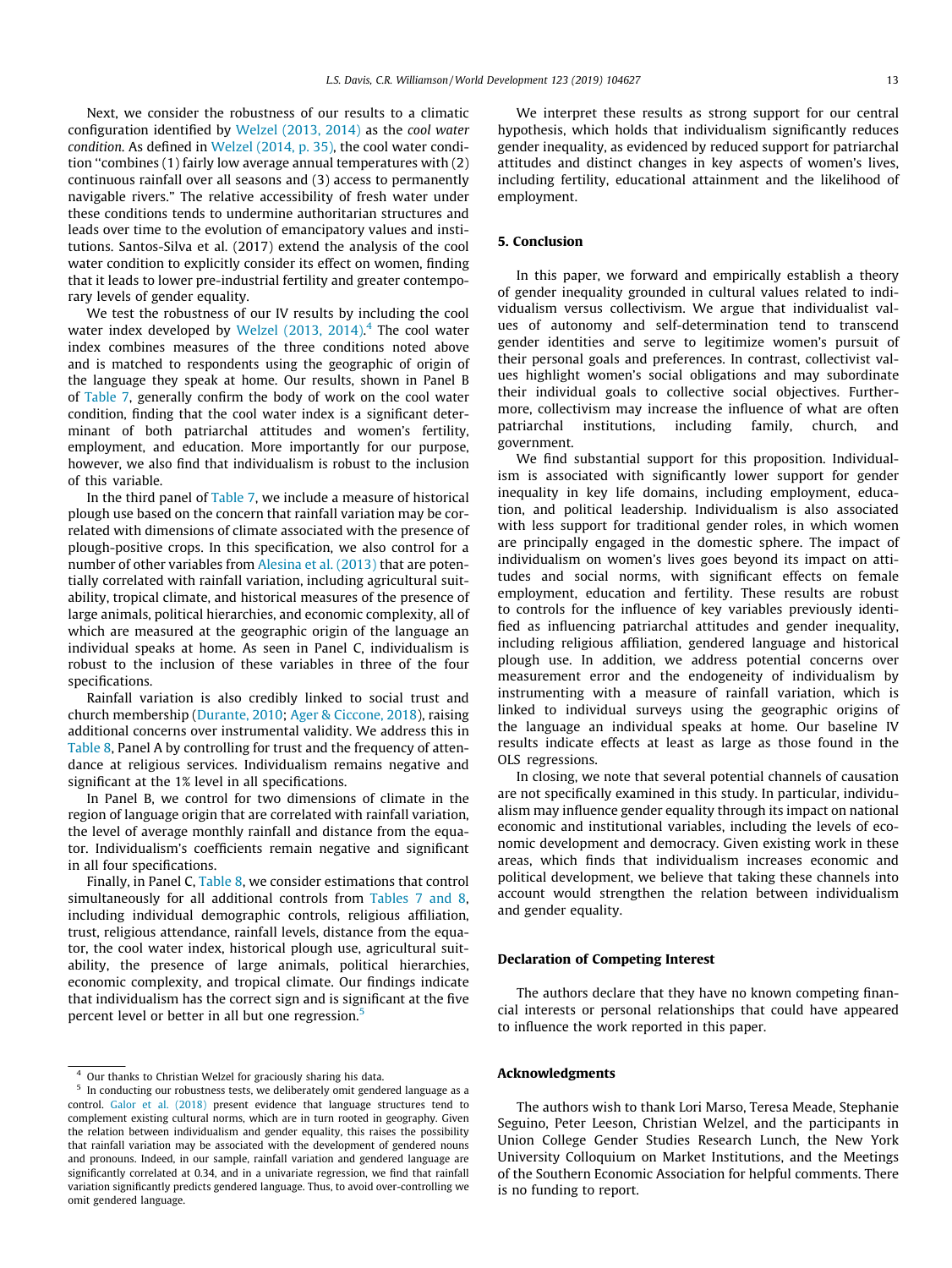Appendix 1 Data Description.

Patriarchal Attitudes

# Variables WVS Question Men right to job Dummy variable = 1 if agree that "When jobs are scarce, men should have more right to a job than women"<br>Men better leaders Dummy variable = 1 if agree or strongly agree that "On the whole, men make better Dummy variable = 1 if agree or strongly agree that "On the whole, men make better political leaders than women do"

University for boy Dummary variable = 1 if agree or strongly agree that "A university education is more important for a boy than for a girl"<br>Problem women income Problem if women have more income than husband (dummy = 1 fo Problem if women have more income than husband (dummy = 1 for agree or strongly agree) Patriarchal Attitudes Index (PAI) Index created from extracting the first principal components from the four patriarchal attitudes questions. A higher score indicates more patriarchal attitudes. The index is standardized Gender Social Outcomes<br>Female Fertility Female Fertility Records the number of children a female respondent has from zero to eight<br>Female Employment Binary variable equal to one if the female respondent indicated her employment Binary variable equal to one if the female respondent indicated her employment status as full-time employed, part-time employed, or selfemployed Female Years of Schooling We ascribe three years of education to each of four categories of schooling (some primary, primary, some secondary and secondary) and two years to the remaining two categories (some tertiary and tertiary). Recorded for female respondents Gender Division of Labor Child suffers **Dummy variable = 1** if agree that "Pre-school child suffers with working mother"<br>Housewife fulfilling **Dummy variable = 1** if agree that "Being a housewife is just as fulfilling as working Housewife fulfilling Dummy variable = 1 if agree that "Being a housewife is just as fulfilling as working for pay"<br>CDL index  $\frac{1}{2}$  Index created from extracting the first principal compenents from child suffers and hou Index created from extracting the first principal compenents from child suffers and housewife fulfilling. A higher score indicates more gender division of labor. The index is standardized Individualism State ownership Coded from 1 to 10 where 10 indicates completely agree that government ownership of business and industry should be increased vs. private ownership of business and industry should be increased Make parents proud Dummy variable = 1 if agree or strongly agree that ''One of my main goals in life has been to make my parents proud" Justifiable: homosexuality Coded from 1 (never justifiable) to 10 (always justifiable): homosexuality is justifiable Coded from 1 (never justifiable) to 10 (always justifiable): abortion is justifiable Individualism Index **Index** created by extracting the first principal component from the four individualism questions. A higher score reflects a greater level of individualism. Index is standardized Revised Individualism Index Index created by extracting the first principal component from State ownership and Make parents proud. A higher score reflects a greater level of individualism. Index is standardized Controls Age Equal to age of respondent Age squared Equal to age squared Married Dummy variable = 1 if married Dummy variable =  $1$  if female Income Income scales coded as a variable going from one to eleven, where one indicate the lower step in the scale of incomes and eleven the highest. Education (middle) Dummy variable = 1 for middle education group<br>Education (upper) Dummy variable = 1 for upper education level Dummy variable =  $1$  for upper education level Religion controls Dummy variables = 1 if individual belongs to Protestant, Catholic, Muslim, Hindu, Buddhist, or other religion Historical Plough Share of country's population with ancestors that used the heavy plough ([Alesina et al., 2013\)](#page-14-0). Individual level estimates are matched by using the language an individual speaks at home and the geographic coordinates indicating a language's point of origin Gendered language Index that reflect gender intensity of nouns and pronouns in the language the individual speaks at home Cool water index Measures water autonomy: equal and easy access to fresh and clean water resources. The index combines: (1) Fraction of inhabited territory with cool/rainy conditions in excess of fraction in hot/dry conditions; (2) Fraction of territory in 100 km reach of ice-free waterways; (3) Index of minimum rainfall in driest month (Welzel 2014). Individual level estimates are matched by using the language an individual speaks at home and the geographic coordinates indicating a language's point of origin Agricultural suitability Share of ancestral land suitable for growing barley, wheat, sorghum, rye, foxtail millet, or pearl millet ([Alesina et al., 2013](#page-14-0)). Individual level estimates are matched by using the language an individual speaks at home and the geographic coordinates indicating a language's point of origin Large animals Share of a country's population with ancestral domestication of large animals [\(Alesina et al., 2013](#page-14-0)). Individual level estimates are matched by using the language an individual speaks at home and the geographic coordinates indicating a language's point of origin Political hierarchies Ancestral number of political jurisdictional hierarchies (1–5) beyond the local community [\(Alesina et al., 2013\)](#page-14-0). Individual level estimates are matched by using the language an individual speaks at home and the geographic coordinates indicating a language's point of origin Economic complexity Ancestral economic development based on 8 settlement patterns from nomadic to fully migratory to complex settlements ([Alesina et al.,](#page-14-0) [2013](#page-14-0)). Individual level estimates are matched by using the language an individual speaks at home and the geographic coordinates indicating a language's point of origin Tropical climate Share of ancestral land that was tropical or subtropical ([Alesina et al., 2013](#page-14-0)). Individual level estimates are matched using language an individual speaks at home and the geographic coordinates indicating a language's point of origin [Alesina et al. \(2013\)](#page-14-0) controls<br>Rainfall level [Alesina et al. \(2013\)](#page-14-0) controls include historical plough, agricultural suitability, large animals, political hierarchies, economic complexity, and tropical climate The natural log of the coefficient of average monthly precipitation, 1900–2009. Based on [Davis \(2016\)](#page-14-0). We link rainfall data to WVS survey respondents using the language an individual speaks at home and the geographic coordinates indicating a language's point of origin Language latitude Latitude based on language spoken at home. Trust Equal to 1 if answered yes to the question most people can be trusted Religious Attendance Respondent's answer coded from 1 (never) to 8 (more than once a week) to the question: How often do you attend religious services? Higher score reflects more religious service attendance Instrument Rainfall variation The standard deviation of the natural log of monthly precipitation levels during a six-month growing season, based on the Climate Research Unit gridded data on monthly rainfall levels from 1900 to 1998 at a 5-degree resolution, Hulme (1992). We link rainfall data to WVS survey

respondents using the language an individual speaks at home and the geographic coordinates indicating a language's point of origin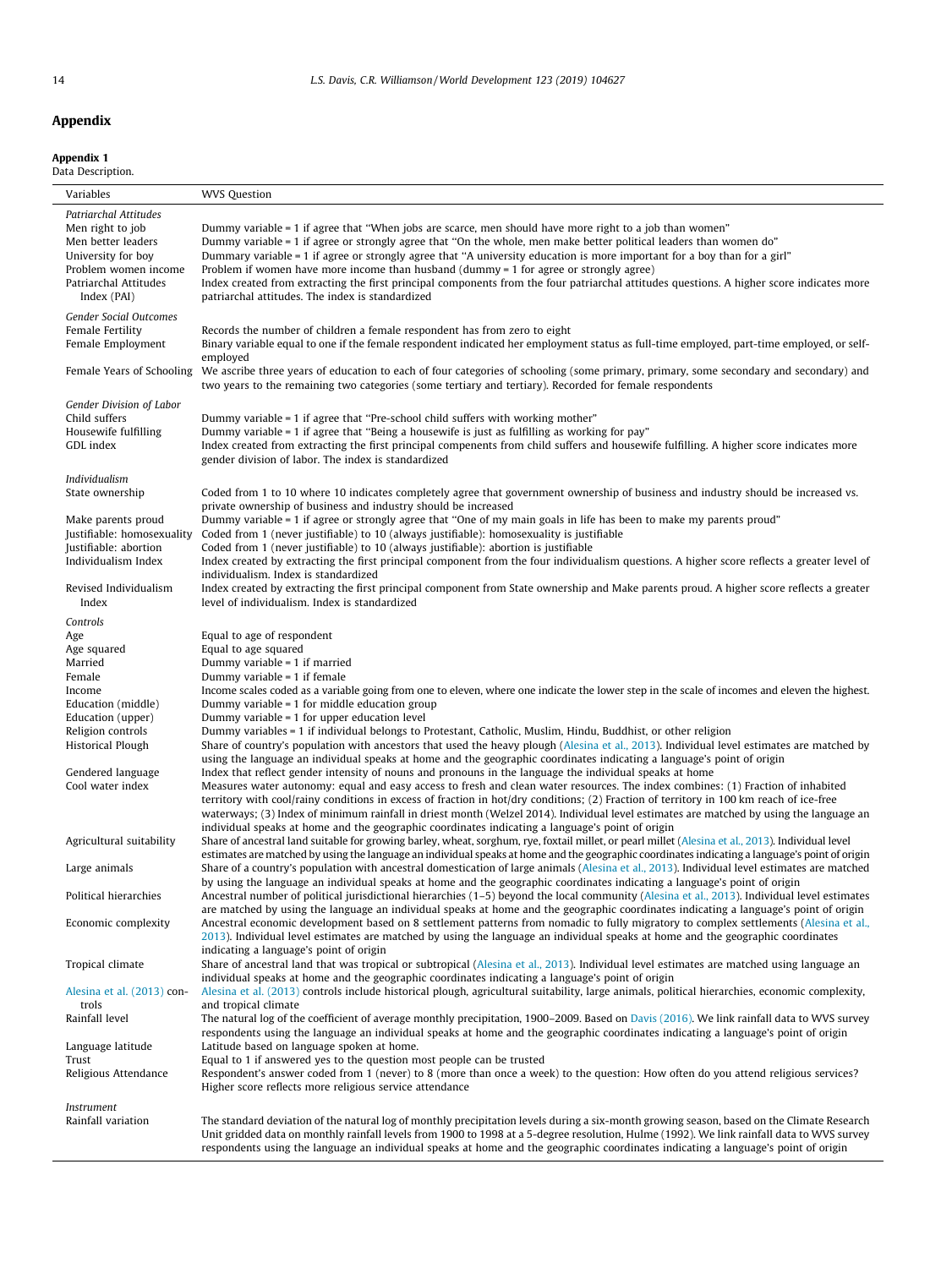| ı | ×<br>ŗ |
|---|--------|

<span id="page-14-0"></span>

| $\begin{array}{cccccccccc} 1.00 & 0.00 & 0.00 & 0.00 & 0.00 & 0.00 & 0.00 & 0.00 & 0.00 & 0.00 & 0.00 & 0.00 & 0.00 & 0.00 & 0.00 & 0.00 & 0.00 & 0.00 & 0.00 & 0.00 & 0.00 & 0.00 & 0.00 & 0.00 & 0.00 & 0.00 & 0.00 & 0.00 & 0.00 & 0.00 & 0.00 & 0.00 & 0.00 & 0.00 & 0.00 & $<br>$1.00$<br>$-0.36$<br>$-0.36$<br>$-0.71$<br>$-0.71$<br>$-0.71$<br>$-0.71$<br>$-0.71$<br>$-0.71$<br>$-0.71$<br>$-0.71$<br>$-0.71$<br>$-0.71$<br>$-0.71$<br>$-0.71$<br>$-0.71$<br>$\widehat{6}$ | 0<br>$\left( 4\right)$<br>$\widehat{\mathbf{c}}$<br>$\widehat{c}$<br>$\widehat{\Xi}$ | Men right to job | 00.1<br>$^{0.36}$<br>Aen better leaders | 0.35<br>0.28<br>Jniversity for boy | Problem women income | $\begin{array}{l} 1.006 \\ 1.036 \\ 0.051 \\ 0.050 \\ -0.051 \\ -0.051 \\ -0.051 \\ -0.051 \\ -0.051 \\ -0.051 \\ -0.051 \\ -0.051 \\ -0.051 \\ -0.051 \\ -0.051 \\ -0.051 \\ -0.051 \\ -0.051 \\ -0.051 \\ -0.051 \\ -0.051 \\ -0.051 \\ -0.051 \\ -0.051 \\ -0.051 \\ -0.051 \\ -0.051 \\ -0.051 \\ -0.051 \\ -0.051 \\ -0.$<br>$\begin{array}{cccccccccc} 0.988 & 0.0000 & 0.0000 & 0.0000 & 0.0000 & 0.0000 & 0.0000 & 0.0000 & 0.0000 & 0.0000 & 0.0000 & 0.0000 & 0.0000 & 0.0000 & 0.0000 & 0.0000 & 0.0000 & 0.0000 & 0.0000 & 0.0000 & 0.0000 & 0.0000 & 0.0000 & 0.0000 & 0.0000 & 0.0000 & 0.0$ | Female Fertility | Female Employment | Female Years Schooling | State ownership | Make parents proud | ustifiable: homosex | ustifiable: abortion | ndividualism | Gendered language | deligious attendance | $-0.19$<br>Cool water index | $-0.02$<br>ainfall level | anguage latitude | $-0.03$<br>Rainfall variation |
|-----------------------------------------------------------------------------------------------------------------------------------------------------------------------------------------------------------------------------------------------------------------------------------------------------------------------------------------------------------------------------------------------------------------------------------------------------------------------------------|--------------------------------------------------------------------------------------|------------------|-----------------------------------------|------------------------------------|----------------------|------------------------------------------------------------------------------------------------------------------------------------------------------------------------------------------------------------------------------------------------------------------------------------------------------------------------------------------------------------------------------------------------------------------------------------------------------------------------------------------------------------------------------------------------------------------------------------------------------------|------------------|-------------------|------------------------|-----------------|--------------------|---------------------|----------------------|--------------|-------------------|----------------------|-----------------------------|--------------------------|------------------|-------------------------------|
|                                                                                                                                                                                                                                                                                                                                                                                                                                                                                   | $\overline{C}$                                                                       |                  |                                         |                                    |                      |                                                                                                                                                                                                                                                                                                                                                                                                                                                                                                                                                                                                            |                  |                   |                        |                 |                    |                     |                      |              |                   |                      |                             |                          |                  |                               |
|                                                                                                                                                                                                                                                                                                                                                                                                                                                                                   | ම                                                                                    |                  |                                         |                                    |                      |                                                                                                                                                                                                                                                                                                                                                                                                                                                                                                                                                                                                            |                  |                   |                        |                 |                    |                     |                      |              |                   |                      |                             |                          |                  |                               |
| $\begin{array}{l} 1.00\\ 1.05\\ 0.6\\ -0.07\\ -0.12\\ -0.03\\ -0.03\\ -0.03\\ -0.01\\ -0.05\\ -0.01\\ -0.01\\ -0.01\\ -0.01\\ -0.01\\ -0.01\\ -0.01\\ -0.01\\ -0.01\\ -0.01\\ -0.01\\ -0.01\\ -0.01\\ -0.01\\ -0.01\\ -0.01\\ -0.01\\ -0.01\\ -0.01\\ -0.01\\ -0.01\\ -0.01\\ -0.01\\ -0.01\\ -0.01\\ -0.0$                                                                                                                                                                       |                                                                                      |                  |                                         |                                    |                      |                                                                                                                                                                                                                                                                                                                                                                                                                                                                                                                                                                                                            |                  |                   |                        |                 |                    |                     |                      |              |                   |                      |                             |                          |                  |                               |
| $1.00$<br>$-0.71$<br>$-0.51$<br>$-0.51$<br>$-0.30$<br>$-0.51$<br>$-0.20$<br>$-0.21$<br>$-0.21$<br>$-0.21$<br>$-0.21$<br>(10)                                                                                                                                                                                                                                                                                                                                                      | (12)                                                                                 |                  |                                         |                                    |                      |                                                                                                                                                                                                                                                                                                                                                                                                                                                                                                                                                                                                            |                  |                   |                        |                 |                    |                     |                      |              |                   |                      |                             |                          |                  |                               |
| $1.09$<br>$3.8$<br>$3.8$<br>$-1.7$<br>$-1.7$<br>$-1.8$<br>$-1.7$<br>$-1.8$<br>$-1.7$<br>$-1.7$<br>$-1.7$<br>$-1.7$<br>$-1.7$<br>$-1.7$<br>(11)                                                                                                                                                                                                                                                                                                                                    | (13)                                                                                 |                  |                                         |                                    |                      |                                                                                                                                                                                                                                                                                                                                                                                                                                                                                                                                                                                                            |                  |                   |                        |                 |                    |                     |                      |              |                   |                      |                             |                          |                  |                               |
| $1.00$<br>$3.31$<br>$-0.31$<br>$-0.30$<br>$-0.07$<br>$-0.07$                                                                                                                                                                                                                                                                                                                                                                                                                      | (14)                                                                                 |                  |                                         |                                    |                      |                                                                                                                                                                                                                                                                                                                                                                                                                                                                                                                                                                                                            |                  |                   |                        |                 |                    |                     |                      |              |                   |                      |                             |                          |                  |                               |
| $1.00$<br>$-0.42$<br>$-0.5$<br>$-0.5$<br>$-0.5$<br>$-0.5$<br>$-0.5$<br>$-0.5$<br>$-0.29$                                                                                                                                                                                                                                                                                                                                                                                          |                                                                                      |                  |                                         |                                    |                      |                                                                                                                                                                                                                                                                                                                                                                                                                                                                                                                                                                                                            |                  |                   |                        |                 |                    |                     |                      |              |                   |                      |                             |                          |                  |                               |
| 1998<br>1998<br>1999 1999<br>(15)                                                                                                                                                                                                                                                                                                                                                                                                                                                 |                                                                                      |                  |                                         |                                    |                      |                                                                                                                                                                                                                                                                                                                                                                                                                                                                                                                                                                                                            |                  |                   |                        |                 |                    |                     |                      |              |                   |                      |                             |                          |                  |                               |
| $1.00$<br>$-0.07$<br>$-0.08$<br>$-0.08$<br>$-0.08$<br>$(16)$                                                                                                                                                                                                                                                                                                                                                                                                                      |                                                                                      |                  |                                         |                                    |                      |                                                                                                                                                                                                                                                                                                                                                                                                                                                                                                                                                                                                            |                  |                   |                        |                 |                    |                     |                      |              |                   |                      |                             |                          |                  |                               |
| (17)                                                                                                                                                                                                                                                                                                                                                                                                                                                                              |                                                                                      |                  |                                         |                                    |                      |                                                                                                                                                                                                                                                                                                                                                                                                                                                                                                                                                                                                            |                  |                   |                        |                 |                    |                     |                      |              |                   |                      |                             |                          |                  |                               |
| $1.00$<br>0.20<br>0.65<br>-0.10<br>(18)                                                                                                                                                                                                                                                                                                                                                                                                                                           |                                                                                      |                  |                                         |                                    |                      |                                                                                                                                                                                                                                                                                                                                                                                                                                                                                                                                                                                                            |                  |                   |                        |                 |                    |                     |                      |              |                   |                      |                             |                          |                  |                               |
| (20)<br>$\frac{100}{112}$<br>8 7 4<br>9 7 4<br>9 9 9<br>(19)                                                                                                                                                                                                                                                                                                                                                                                                                      | (21)                                                                                 |                  |                                         |                                    |                      |                                                                                                                                                                                                                                                                                                                                                                                                                                                                                                                                                                                                            |                  |                   |                        |                 |                    |                     |                      |              |                   |                      |                             |                          |                  | 00.1                          |

Notes. Correlations are significant at 1% level unless italicized.

Notes. Correlations are significant

unless italicized

level 1  $1\%$  $\overline{\mathrm{a}}$ 

#### References

- [Ager, P., & Ciccone, A. \(2018\). Agricultural risk and the spread of religious](http://refhub.elsevier.com/S0305-750X(19)30275-X/h9000) communities. [Journal of the European Economic Association, 16](http://refhub.elsevier.com/S0305-750X(19)30275-X/h9000)(4), [1021–1068.](http://refhub.elsevier.com/S0305-750X(19)30275-X/h9000)
- [Alesina, A., & Fuchs-Schundeln, N. \(2007\). Good-Bye Lenin \(Or Not?\): The effect of](http://refhub.elsevier.com/S0305-750X(19)30275-X/h0010) [communism on people's preferences.](http://refhub.elsevier.com/S0305-750X(19)30275-X/h0010) American Economic Review, 97, [1507–1528.](http://refhub.elsevier.com/S0305-750X(19)30275-X/h0010)
- [Alesina, A., Giuliano, P., & Nunn, N. \(2013\). On the origins of gender roles: Women](http://refhub.elsevier.com/S0305-750X(19)30275-X/h0015) and the plough. [The Quarterly Journal of Economics, 128](http://refhub.elsevier.com/S0305-750X(19)30275-X/h0015)(2), 469–530.
- [Alesina, A., & Giuliano, P. \(2014\). Family ties. In Philippe Aghion & Steven N. Durlauf](http://refhub.elsevier.com/S0305-750X(19)30275-X/h0020) (Eds.), Handbook of Economic Growth [\(pp. 177–215\). The Netherlands: North](http://refhub.elsevier.com/S0305-750X(19)30275-X/h0020) [Holland](http://refhub.elsevier.com/S0305-750X(19)30275-X/h0020).
- [Algan, Y., & Cahuc, P. \(2006\). Job protection: The macho hypothesis.](http://refhub.elsevier.com/S0305-750X(19)30275-X/h0025) Oxford Review of [Economic Policy, 22](http://refhub.elsevier.com/S0305-750X(19)30275-X/h0025)(3), 390–410.
- [Beugelsdijk, S., Maseland, R., & Van Hoorn, A. \(2015\). Are scores on Hofstede's](http://refhub.elsevier.com/S0305-750X(19)30275-X/h0030) [dimensions of national culture stable over time? A cohort analysis.](http://refhub.elsevier.com/S0305-750X(19)30275-X/h0030) Global [Strategy Journal, 5](http://refhub.elsevier.com/S0305-750X(19)30275-X/h0030)(3), 223–240.
- [Brainerd, E. \(2000\). Women in transition: Changes in gender wage differentials in](http://refhub.elsevier.com/S0305-750X(19)30275-X/h0035) [Eastern Europe and the former Soviet Union.](http://refhub.elsevier.com/S0305-750X(19)30275-X/h0035) Industrial & Labor Relations Review, 54[\(1\), 138–162.](http://refhub.elsevier.com/S0305-750X(19)30275-X/h0035)
- [Cho, S. Y. \(2016\). Does gender equality promote social trust? An empirical analysis.](http://refhub.elsevier.com/S0305-750X(19)30275-X/h0040) [World Development, 88](http://refhub.elsevier.com/S0305-750X(19)30275-X/h0040), 175–187.
- [Cline, B. N., & Williamson, C. R. \(2017\). Individualism, democracy, and contract](http://refhub.elsevier.com/S0305-750X(19)30275-X/h0045) enforcement. [Journal of Corporate Finance, 46](http://refhub.elsevier.com/S0305-750X(19)30275-X/h0045), 284–306.
- [Cooray, A., & Potrafke, N. \(2011\). Gender inequality in education: Political](http://refhub.elsevier.com/S0305-750X(19)30275-X/h0050) institutions or culture and religion? [European Journal of Political Economy, 27](http://refhub.elsevier.com/S0305-750X(19)30275-X/h0050) [\(2\), 268–280](http://refhub.elsevier.com/S0305-750X(19)30275-X/h0050).
- [Corbett, G. \(2013\). Systems of gender assignment. In Matthew S. Dryer & Martin](http://refhub.elsevier.com/S0305-750X(19)30275-X/h0055) Haspelmath (Eds.), [The world atlas of language structures online](http://refhub.elsevier.com/S0305-750X(19)30275-X/h0055). Leipzig: Max [Planck Institute for Evolutionary Anthropology.](http://refhub.elsevier.com/S0305-750X(19)30275-X/h0055)
- [Davis, L. \(2016\). Individual responsibility and economic development: Evidence](http://refhub.elsevier.com/S0305-750X(19)30275-X/h0060) [from rainfall data.](http://refhub.elsevier.com/S0305-750X(19)30275-X/h0060) Kyklos, 69(3), 426–470.
- Davis, L. (2017). On the origin of religious values. Available at SSRN 2991191.
- [Davis, L. S., & Abdurazokzoda, F. \(2016\). Language, culture and institutions:](http://refhub.elsevier.com/S0305-750X(19)30275-X/h0070) [Evidence from a new linguistic dataset.](http://refhub.elsevier.com/S0305-750X(19)30275-X/h0070) Journal of Comparative Economics, 44(3), [541–561](http://refhub.elsevier.com/S0305-750X(19)30275-X/h0070).
- Davis, L. & Gao, J. (forthcoming). Preferences or patriarchy: Why do religious women work less? Social Indicators Research.
- [Davis, L., & Reynolds, M. \(2018\). Gendered language and the educational gender](http://refhub.elsevier.com/S0305-750X(19)30275-X/h0080) gap. [Economics Letters, 168](http://refhub.elsevier.com/S0305-750X(19)30275-X/h0080), 46–48.
- [Davis, L. S., & Williamson, C. R. \(2016\). Culture and the regulation of entry.](http://refhub.elsevier.com/S0305-750X(19)30275-X/h0085) Journal of [Comparative Economics, 44](http://refhub.elsevier.com/S0305-750X(19)30275-X/h0085)(4), 1055–1083.
- Davis, L., & Williamson, C. R. (2018). Cultural roots of family ties. Available at SSRN 3274884.
- Del Boca, D., & Locatelli, M. (2006). The determinants of motherhood and work status: A survey. CHILD Working Papers wp15\_06, CHILD – Centre for Household, Income, Labour and Demographic economics - ITALY.
- Durante, R. (2010). [Risk, cooperation and the economic origins of social trust: An](http://refhub.elsevier.com/S0305-750X(19)30275-X/h0100) [empirical investigation](http://refhub.elsevier.com/S0305-750X(19)30275-X/h0100). Sciences Po.
- [Fernandez, R. \(2007\). Women, work, and culture.](http://refhub.elsevier.com/S0305-750X(19)30275-X/h0105) Journal of the European Economic Association, 5[\(2–3\), 305–332.](http://refhub.elsevier.com/S0305-750X(19)30275-X/h0105)
- [Fernández, R. \(2013\). Cultural change as learning: The evolution of female labor](http://refhub.elsevier.com/S0305-750X(19)30275-X/h0110) [force participation over a century.](http://refhub.elsevier.com/S0305-750X(19)30275-X/h0110) American Economic Review, 103(1), 472–500.
- [Fernández, R., Fogli, A., & Olivetti, C. \(2004\). Mothers and sons: Preference](http://refhub.elsevier.com/S0305-750X(19)30275-X/h0115) [formation and female labor force dynamics.](http://refhub.elsevier.com/S0305-750X(19)30275-X/h0115) The Quarterly Journal of Economics, 119[\(4\), 1249–1299.](http://refhub.elsevier.com/S0305-750X(19)30275-X/h0115)
- [Fernandez, R., & Fogli, A. \(2009\). Culture: An empirical investigation of beliefs, work,](http://refhub.elsevier.com/S0305-750X(19)30275-X/h0120) and fertility. [American Economic Journal: Macroeconomics, 1](http://refhub.elsevier.com/S0305-750X(19)30275-X/h0120)(1), 146–177.
- [Forsythe, N., Korzeniewicz, R. P., & Durrant, V. \(2000\). Gender inequalities and](http://refhub.elsevier.com/S0305-750X(19)30275-X/h0125) [economic growth: A longitudinal evaluation.](http://refhub.elsevier.com/S0305-750X(19)30275-X/h0125) Economic Development and [Cultural Change, 48](http://refhub.elsevier.com/S0305-750X(19)30275-X/h0125)(3), 573–617.

[Fortin, N. M. \(2005\). Gender role attitudes and the labour-market outcomes of](http://refhub.elsevier.com/S0305-750X(19)30275-X/h0130) women across OECD countries. [Oxford review of Economic Policy, 21](http://refhub.elsevier.com/S0305-750X(19)30275-X/h0130)(3), 416–438.

- Galor, O., Özak, Ö., & Sarid, A. (2018). Geographical origins of language structures. Available at SSRN 3097220.
- [Gay, V., Santacreu-Vasut, E., & Shoham, A. \(2013\). The grammatical origins of gender](http://refhub.elsevier.com/S0305-750X(19)30275-X/h0140) roles. [Work. pap., Berkeley Econ. Hist. Lab. Pap. Ser.](http://refhub.elsevier.com/S0305-750X(19)30275-X/h0140).
- [Gay, V., Hicks, D. L., Santacreu-Vasut, E., & Shoham, A. \(2015\). Decomposing culture:](http://refhub.elsevier.com/S0305-750X(19)30275-X/h0145) [Can gendered language influence women's economic engagement.](http://refhub.elsevier.com/S0305-750X(19)30275-X/h0145) Fox School of [Business Research Paper](http://refhub.elsevier.com/S0305-750X(19)30275-X/h0145). 15-046.
- Ghodsee, K. (2004). Red nostalgia? Communism, women's emancipation, and economic transformation in Bulgaria. na.
- Ghodsee, K. (2019). Second world, second sex[. Durham NC: Duke University Press.](http://refhub.elsevier.com/S0305-750X(19)30275-X/h0155)
- [Gorodnichenko, Y., & Roland, G. \(2011\). Which dimensions of culture matter for](http://refhub.elsevier.com/S0305-750X(19)30275-X/h0160) long-run growth? [American Economic Review, 101](http://refhub.elsevier.com/S0305-750X(19)30275-X/h0160)(3), 492–498.
- [Gorodnichenko, Y., & Roland, G. \(2012\). Understanding the individualism](http://refhub.elsevier.com/S0305-750X(19)30275-X/h0165)[collectivism cleavage and its effects: Lessons from cultural psychology. In M.](http://refhub.elsevier.com/S0305-750X(19)30275-X/h0165) Aoki, T. Kuran, & G. Roland (Eds.), [Institutions and comparative economic](http://refhub.elsevier.com/S0305-750X(19)30275-X/h0165) development[. Palgrave McMillan.](http://refhub.elsevier.com/S0305-750X(19)30275-X/h0165)
- [Gorodnichenko, Y., & Roland, G. \(2017\). Culture, institutions, and the wealth of](http://refhub.elsevier.com/S0305-750X(19)30275-X/h0170) nations. [Review of Economics and Statistics, 99](http://refhub.elsevier.com/S0305-750X(19)30275-X/h0170)(3), 402–416.

[Guiso, L., Sapienza, P., & Zingales, L. \(2003\). People's opium? Religion and economic](http://refhub.elsevier.com/S0305-750X(19)30275-X/h0175) attitudes. [Journal of Monetary Economics, 50](http://refhub.elsevier.com/S0305-750X(19)30275-X/h0175)(1), 225–282.

[Heine, S. J. \(2010\). Cultural psychology.](http://refhub.elsevier.com/S0305-750X(19)30275-X/h0180) Handbook of Social Psychology., 254–266.